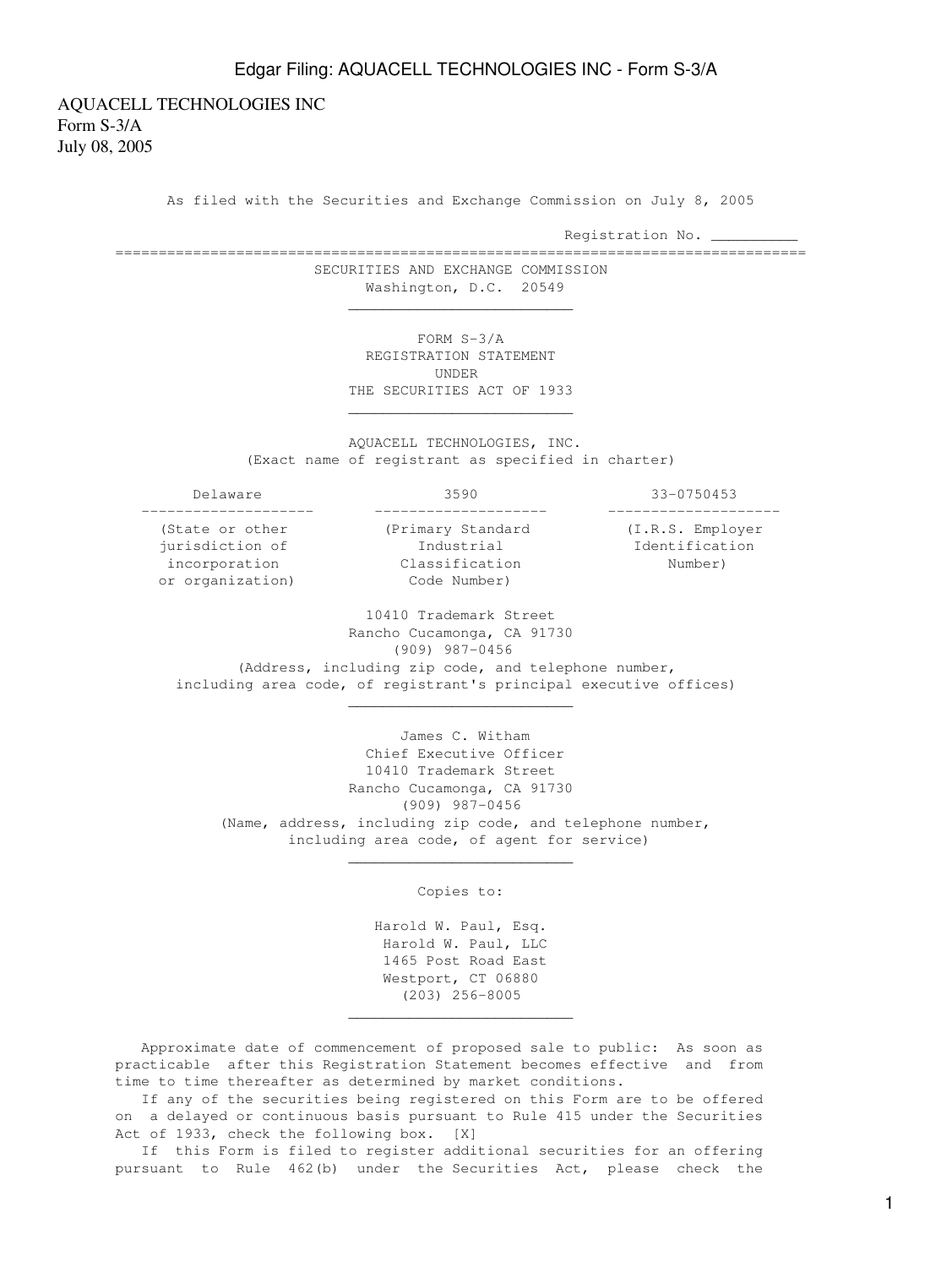following box and list the Securities Act registration statement number of the earlier effective registration statement for the same offering. [ ]

 If this Form is a post-effective amendment filed pursuant to Rule 462(c) under the Securities Act, check the following box and list the Securities Act registration statement number of the earlier effective registration statement for the same offering. [ ]

 If this Form is a post-effective amendment filed pursuant to Rule 462(d) under the Securities Act, check the following box and list the Securities Act registration statement number of the earlier effective registration statement for the same offering. [ ]

 If delivery of the prospectus is expected to be made pursuant to Rule 434 under the Securities Act, please check the following box. [ ]

CALCULATION OF REGISTRATION FEE

| Title of Each Class of<br>Amount to Be<br>Securities to Be<br>Registered<br>Registered                                                                                 | Proposed<br>Maximum<br>Offering<br>Price<br>Per Share(2) | Proposed<br>Maximum<br>Aggregate<br>Offering<br>Price (2) | Amount.<br>of.<br>Registra-<br>tion Fee |
|------------------------------------------------------------------------------------------------------------------------------------------------------------------------|----------------------------------------------------------|-----------------------------------------------------------|-----------------------------------------|
| Common Stock, par value<br>$$.001$ per share $(1) \ldots 7,339,902$ shares                                                                                             | \$4.00                                                   | \$6,218,898.00 \$728.85                                   |                                         |
| 4,640,983 shares of common stock issuable upon exercise of<br>(1)<br>Includes<br>warrants.<br>(2) Estimated solely for the purpose of calculating the registration fee |                                                          |                                                           |                                         |

pursuant to Rule 457(c) under the Securities Act and based upon the average of the high and low trading price for the common stock on American Stock Exchange on July 5, 2005 with respect to common stock and pursuant to Rule 457(i) with respect to common stock underlying warrants.

 The Registrant hereby amends this Registration Statement on such date or dates as may be necessary to delay its effective date until the Registrant shall file a further amendment which specifically states that this Registration Statement shall thereafter become effective in accordance with Section 8(a) of the Securities Act of 1933, as amended, or until this Registration Statement shall become effective on such date as the Commission, acting pursuant to such Section 8(a), may determine. ================================================================================

PROSPECTUS

----------

 Subject to Completion Preliminary Prospectus dated July 8, 2005.

### 7,339,902 Shares

 AquaCell Technologies, Inc. [Company Logo]

#### Common Stock

 The selling stockholders identified in this prospectus may offer from time to time an aggregate of up to 7,339,902 shares of AquaCell Technologies, Inc.'s common stock, including 4,640,983 shares underlying common stock purchase warrants. We will not receive any of the proceeds from the sale of shares. We may receive funds of up to \$5,247,287 upon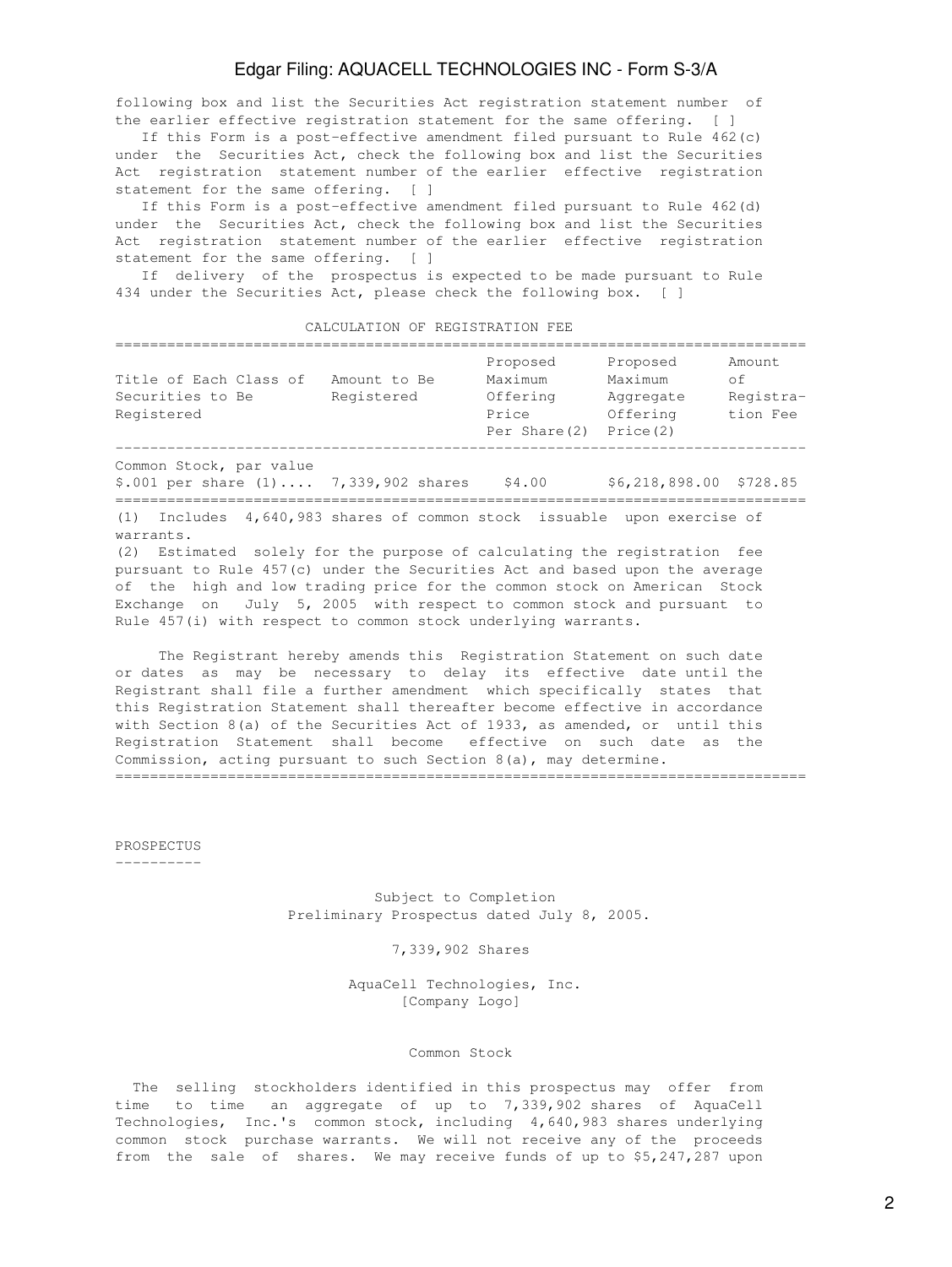the exercise of up to 4,640,983 common stock purchase warrants exercisable at various prices.

 The selling stockholders may offer their shares through public or private transactions, on or off the American Stock Exchange, at prevailing market prices or at privately negotiated prices.

 Our common stock trades on the American Stock Exchange under the symbol "AQA". On July 5, 2005, the last reported sale price of our common stock on the American Stock Exchange was \$.36 per share.

 Investing in our common stock involves risks which are described in the "Risk Factors" section beginning on page 5 of this prospectus.

 Neither the Securities and Exchange Commission nor any state securities commission has approved or disapproved these securities or determined if this prospectus is truthful or complete. Any representation to the contrary is a criminal offense.

The date of this prospectus is July 8, 2005.

 The information in this prospectus is not complete and may be changed. We have filed a registration statement relating to these shares with the Securities and Exchange Commission. We cannot sell these shares until the registration statement becomes effective. This prospectus is not an offer to sell these receipts and we are not soliciting offers to buy these shares in any state where such offer or sale is not permitted.

1

#### TABLE OF CONTENTS

nd a bhainn an chuid ann an t-an chuid ann an chuid ann an chuid ann an chuid ann an chuid ann an chuid an chu

| Incorporation of Information We File with the SEC 3  |
|------------------------------------------------------|
|                                                      |
|                                                      |
| Special Note Regarding Forward-looking Statements  8 |
|                                                      |
|                                                      |
|                                                      |
|                                                      |
|                                                      |
| Indemnification for Securities Act Liabilities 16    |
|                                                      |
|                                                      |

 $\frac{1}{\sqrt{2}}$  ,  $\frac{1}{\sqrt{2}}$  ,  $\frac{1}{\sqrt{2}}$  ,  $\frac{1}{\sqrt{2}}$  ,  $\frac{1}{\sqrt{2}}$  ,  $\frac{1}{\sqrt{2}}$  ,  $\frac{1}{\sqrt{2}}$  ,  $\frac{1}{\sqrt{2}}$  ,  $\frac{1}{\sqrt{2}}$  ,  $\frac{1}{\sqrt{2}}$  ,  $\frac{1}{\sqrt{2}}$  ,  $\frac{1}{\sqrt{2}}$  ,  $\frac{1}{\sqrt{2}}$  ,  $\frac{1}{\sqrt{2}}$  ,  $\frac{1}{\sqrt{2}}$ 

 You should rely only on the information contained or incorporated by reference in this prospectus. We have not, and the selling stockholders have not, authorized any other person to provide you with different information. If anyone provides you with different or inconsistent information, you should not rely on it. We are not, and the selling stockholders are not, making an offer to sell our common stock in any jurisdiction except where the offer or sale is permitted.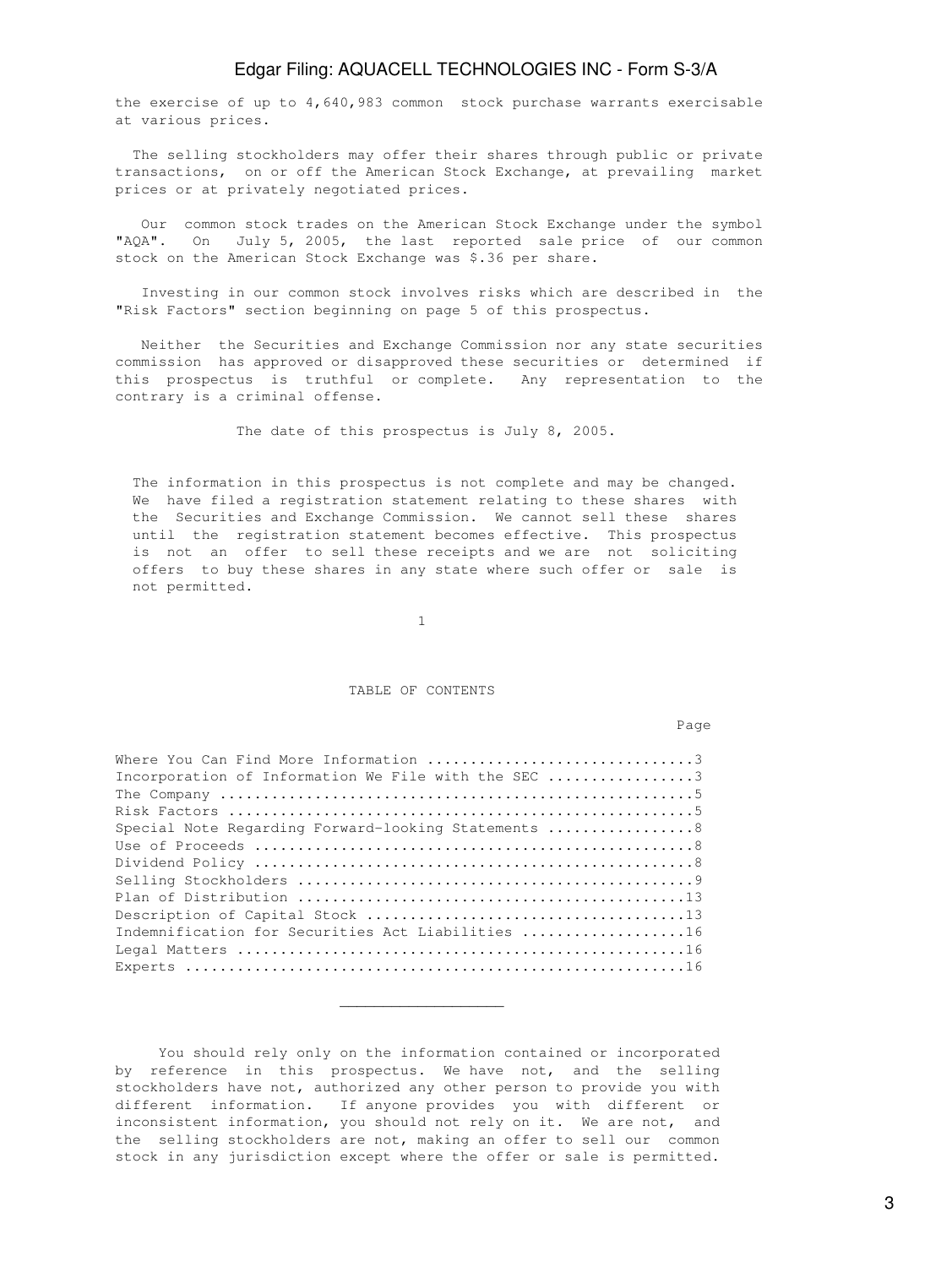2

### WHERE YOU CAN FIND MORE INFORMATION

We are a public company and file annual, quarterly and special reports, proxy statements and other information with the Securities and Exchange Commission. You may read and copy any document we file at the SEC's public reference room at 450 Fifth Street, N.W., Washington, D.C. 20549. You can request copies of these documents by writing to the SEC and paying a fee for the copying cost. Please call the SEC at 1-800-SEC-0330 for more information about the operation of the public reference room. Our SEC filings are also available to the public at the SEC's web site at http://www.sec.gov. The Company's SEC File Number is 1-16165.

We have filed a registration statement on Form S-3 with the SEC covering the common stock offered by this prospectus. We refer you to this registration statement and its exhibits for additional information about us and our common stock. Copies of the registration statement may be obtained at the above referenced SEC offices or on the SEC's web site at www.sec.gov. Our internet address is www.aquacell.com.

#### INCORPORATION OF INFORMATION WE FILE WITH THE SEC

 The SEC allows us to incorporate by reference the information we file with them, which means:

- . Incorporated documents are considered part of the prospectus,
- We can disclose important information to you by referring you to those documents, and
- . Information that we file with the SEC will automatically update and supersede this prospectus.

 We incorporate by reference the documents listed below which were filed with the SEC under the Securities Exchange Act of 1934 (the "Exchange Act"):

- . Annual Report on Form 10-KSB for the fiscal year ended June 30, 2004 filed on September 28, 2004.
- . Quarterly Report on Form 10-QSB for the quarter ended September 30, 2004 filed on November 15, 2004.
- . Report on Form 8-K filed on December 3, 2004.
- . Quarterly Report on Form 10-QSB for the quarter ended December 31, 2004 filed on February 14, 2005.
- . Report on Form 8-K filed on May 5, 2005.
- . Quarterly Report on Form 10-QSB for the quarter ended March 31, 2005 filed on May 16, 2005.
- . Report on Form 8-K filed on June 10, 2005.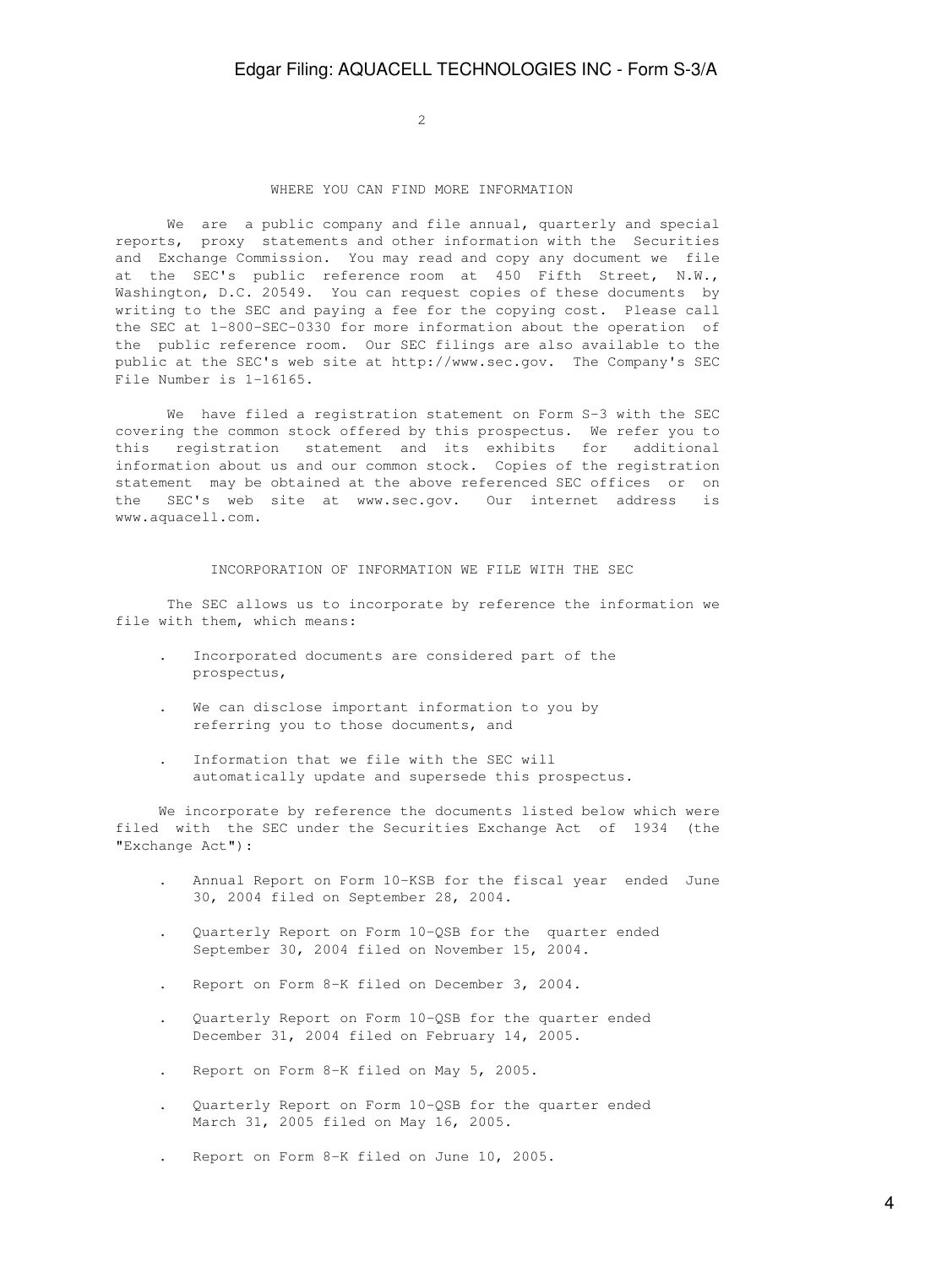. Report on Form 8-K filed on July 6, 2005.

 We also incorporate by reference each of the following documents that we will file with the SEC after the date of this prospectus but before all the common stock offered by this prospectus has been sold:

- . Reports filed under Sections 13(a) and (c) of the Exchange Act,
- . Definitive proxy or information statements filed under Section 14 of the Exchange Act in connection with any subsequent stockholders' meeting, and
- . Any reports filed under the Section 15(d) of the Exchange Act.

 The Company will provide the aforementioned information upon written or oral request.

3

 You may request a copy of any filings referred to above (excluding exhibits), at no cost, by contacting us at the following address and telephone number:

> AquaCell Technologies, Inc. Attention: Karen B. Laustsen 10410 Trademark Street Rancho Cucamonga, CA 91730 (909) 987-0456

4

#### THE COMPANY

 AquaCell Technologies, Inc. (the "Company") is engaged in the manufacture and sale of products for water filtration and purification through our operating subsidiaries, Water Science Technologies, Inc. and to a lesser extent, Global Water-Aquacell, Inc.

 Our flagship product is our patented five-gallon self-refilling bottle water cooler. We replace traditional five-gallon bottle water coolers with a permanently installed convenient alternative where the bottle never needs changing and water bottles no longer need to be delivered, stored or replaced. In addition, we replace water fountains where users tend to have greater concerns as to sanitation and water quality.

 Our primary marketing focus for this product is through our Aquacell Media subsidiary's "Message On The Bottle" in-store advertising program which places the Company's patented Aquacell Bottled Water Cooler System into various locations at no cost and sells targeted advertising on the bottle band of the permanently attached five-gallon bottle. We have recently placed coolers into various chain drugstores such as Duane Reade and Rite Aid drugstores,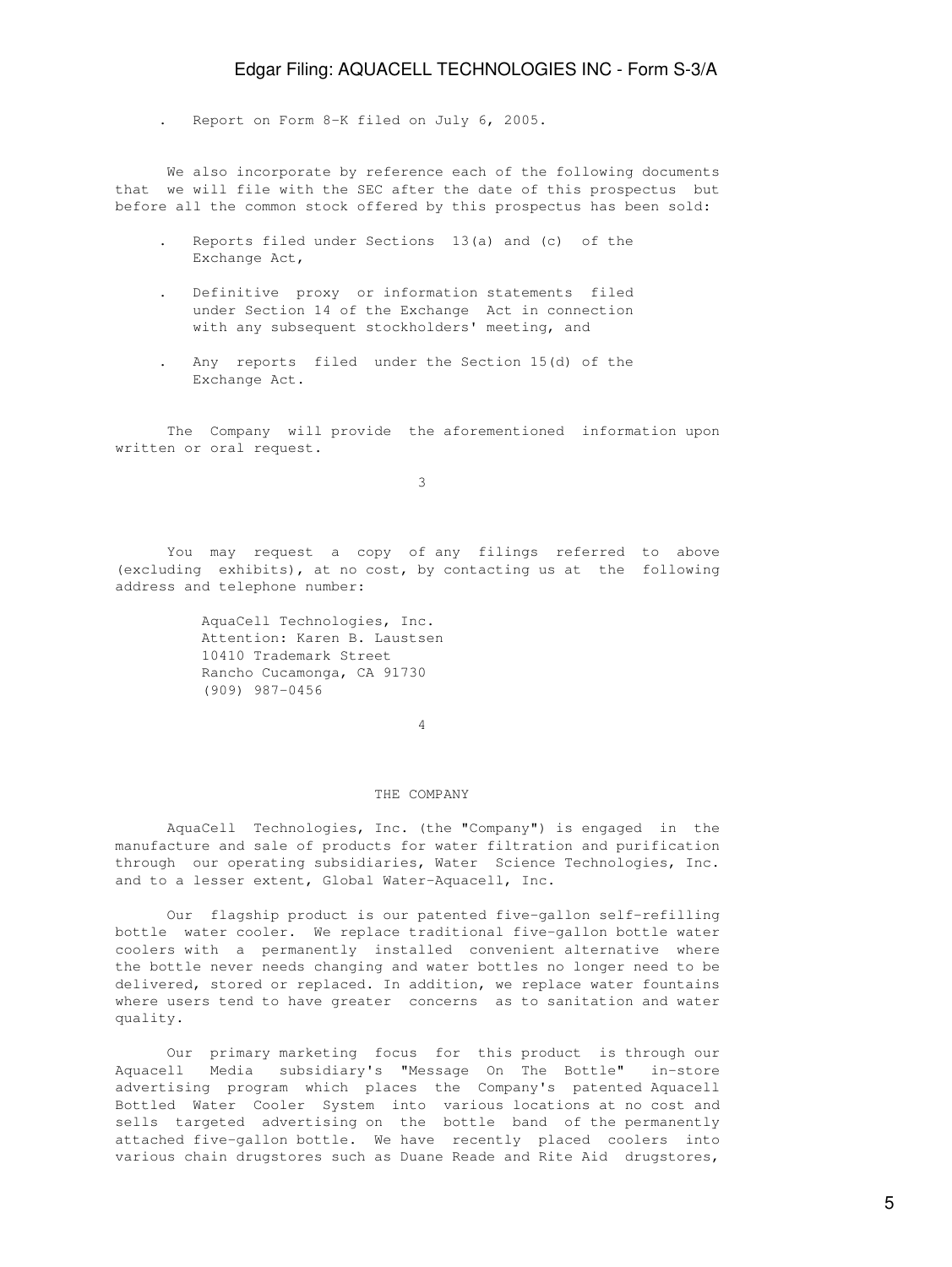and are selling advertising to manufacturers of products available for sale in those locations.

Corporate Information ---------------------

 The Company was incorporated in Delaware on March 19, 1997. Our principal executive offices are located at 10410 Trademark Street, Rancho Cucamonga, CA 91730 and our telephone number is (909) 987-0456. Our website can be accessed at www.aquacell.com. The reference to our website address does not constitute incorporation by reference of the information contained at the website.

### RISK FACTORS

 Before you invest in our common stock, you should be aware that there are risks, including those described below which may affect our business, financial condition or results of operations. You should consider carefully these risk factors together with all of the other information included in this prospectus before you decide to purchase shares of our common stock.

Risks Relating to Our Business ------------------------------

We have incurred substantial operating losses and an accumulated deficit. We expect to continue to have operating losses and a growing accumulated deficit in the future. There is no assurance we will ever achieve profitability.

 Our business operations have generated operating losses since inception of the business in 1997. For the year ended June 30, 2004, our business operations generated operating losses of \$4,512,000. We had an accumulated deficit of \$17,561,000 at June 30, 2004. For the nine months ended March 31, 2005, we sustained an additional operating loss of \$2,595,000. Our accumulated deficit as of March 31, 2005 was \$20,156,000. We expect to continue to generate net operating losses while we continue to expand our marketing efforts. We may not obtain a customer base sufficient to support the costs of our operations.

 We may not become profitable, our cash flow may not become positive at any time in the foreseeable future, or at all, and we may not generate sufficient cash flow from product sales to liquidate liabilities as they become due. In the event that we are unable to liquidate our liabilities, we may delay or eliminate some expenditures and we may scale back our planned operations. Accordingly, we expect to need additional funds to meet our planned obligations, and we will seek to raise such amounts through a variety of options, including future cash from operations, borrowings and proceeds from equity financings. Additional funding may not be available when needed or on terms acceptable to us. In addition, if we raise additional funds through the issuance of equity, equity-linked or debt securities, those securities may have rights, preferences or privileges senior to those of the rights of our common stock and our stockholders may experience additional dilution.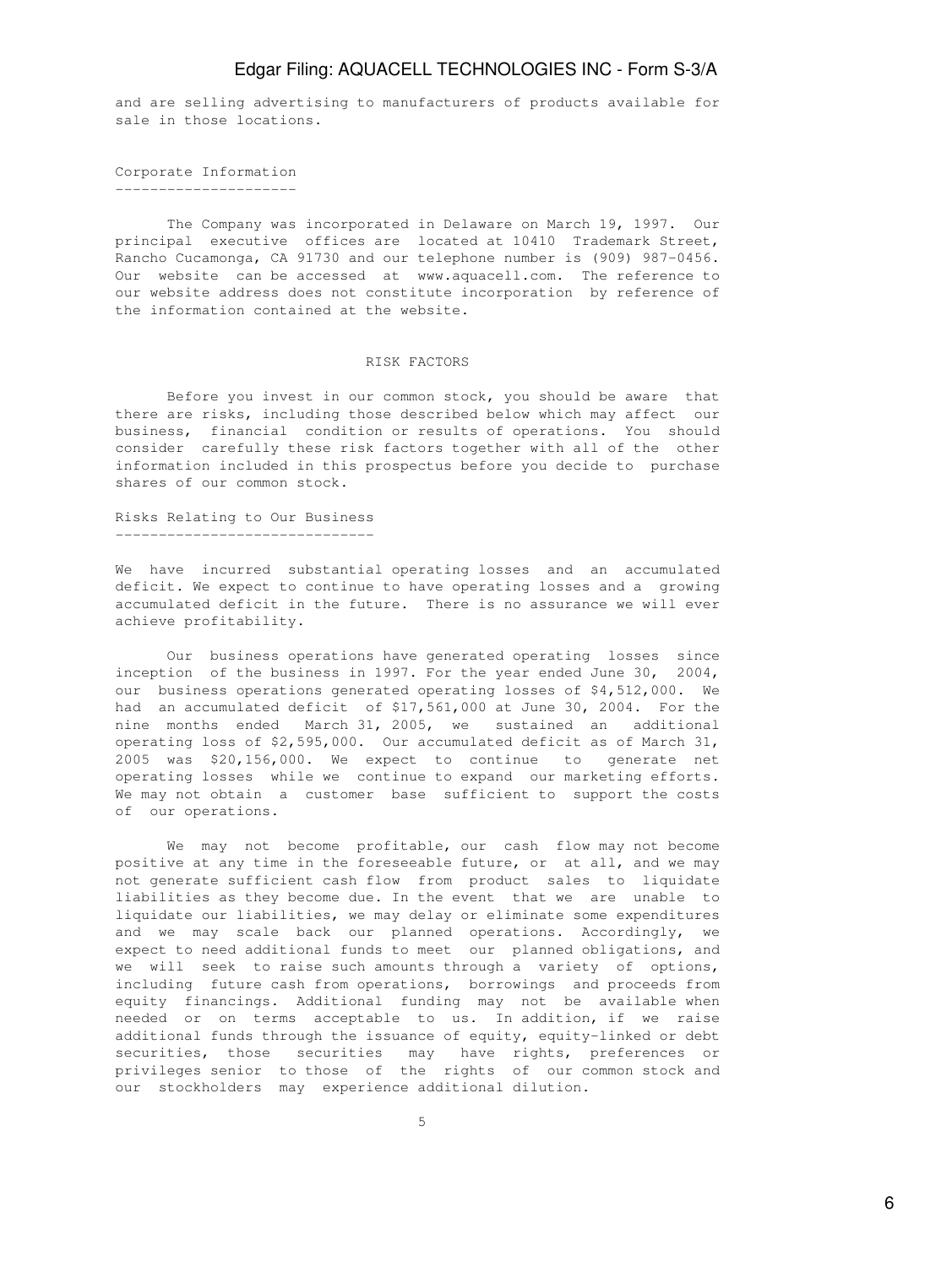There is a question about our ability to continue as a going concern.

 The report of our independent registered public accounting firm contains a caution that the Company's significant operating losses and working capital deficiency for the annual periods ended June 30, 2003 and June 30, 2004 raise substantial doubt about our ability to continue as a going concern. You are referred to the financial statements and its accompanying notes for a more detailed discussion of this issue.

Our water cooler is new and may not be accepted by our target market. We may not generate increased revenues from sales or advertising.

 Our primary product is based upon a permanently attached plastic bottle with a filtration system. Municipal water passes through the filter to keep the bottle filled. This is a different approach from the conventional replaceable five gallon bottle. Our target customers may not be willing to use our approach which would significantly hinder our growth potential and would negatively affect our business.

We have recently revised our business plan and our new plan may not prove successful. We have limited experience in selling advertising space.

 We have changed our business model from a company that only sells and leases water coolers to one that also places the coolers in retail chains and sells advertising space on the coolers' replaceable band. There is no assurance this new plan will prove successful as we have generated only minimal receivable to date.

The market for bottled water is highly competitive and we compete with large, well established companies. If we are unable to compete effectively, the demand for, or prices of, our products may be reduced.

 The bottled water market is intensely competitive. We may not be able to compete successfully against current or potential competitors and our failure to do so could seriously harm our business, operating results and financial condition.

 We compete directly with large, well-established companies such as Nestle (Perrier), Danone (Evian) and Culligan. These and many of our current and potential competitors have significantly greater financial, selling and marketing, technical, manufacturing and other resources than we have. As a result, these competitors may be able to devote greater resources toward the development, promotion, sale and support of their products than we can. These companies may introduce additional products that compete with ours or enter into strategic relationships to offer complete solutions which we do not currently offer. In addition, we recently introduced our water cooler to the market and we have not had enough experience selling the product to fully assess its competitiveness.

We depend on key personnel and our business prospects may be diminished if we do not retain those personnel.

 Our operations will depend on the efforts of our executive officers, in particular James C. Witham, our Chairman and Chief Executive Officer, and Karen B. Laustsen, our President, Chief Operating Officer and Secretary. We have entered into five year employment agreements with Mr. Witham and Ms. Laustsen that expire in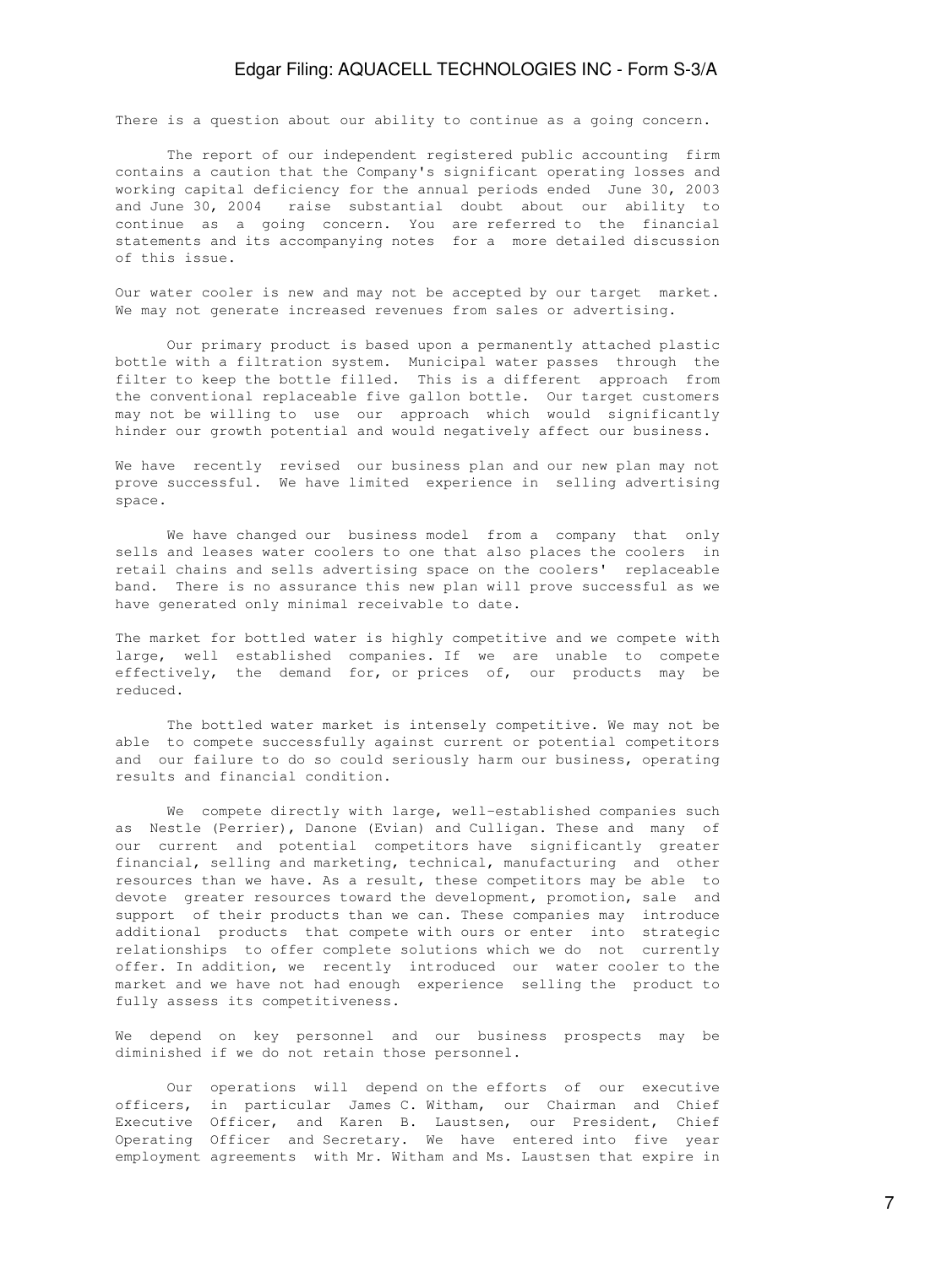February, 2006. Given the small size of the Company and the fact that our key personnel perform all administrative and marketing functions for the Company, our business prospects could be diminished if any of these senior management personnel do not continue in their management roles and if we are unable to attract and retain qualified replacements and additional members of management.

 $\sim$  6

We may not be able to effectively manage growth and we may increase our costs without increasing revenues.

 If we successfully implement our business strategy, the resulting growth will place significant demands on our management and internal controls. Management may not be able to effectively direct us through a period of significant growth. In particular, the pursuit of our business strategy will place a significant strain on our managerial, operational and financial resources. We will need to improve our financial and management controls, reporting systems and procedures. We will also need to expand, train and manage our work force and manage multiple relationships with various suppliers, strategic partners and other third parties. We will need to continually expand and upgrade our systems and ensure continued high levels of service, speedy operation and reliability. If we do not effectively manage such growth, our business, results of operations and financial condition may be affected.

Our quarterly results may fluctuate and could fall below the expectations of securities analysts and investors which may affect our stock price.

 We may experience quarterly fluctuations in operating results. Accordingly, results for any one quarter will not necessarily be indicative of the results to be expected for any other quarter or for any year, and comparable sales for any particular future period may decrease. In the future, results of operations may fall below the expectations of public market analysts and investors. In that event, the price of our common stock would likely decrease. Quarterly sales and operating results will depend in part on the volume and timing of orders received and performed within the quarter, which are difficult to forecast. Any significant delay or cancellation of an order could effect our operations in any particular period and as a result, our operating results could prove to be volatile.

### Risks Relating to the Offering ------------------------------

Exercise of our outstanding warrants and options and the conversion of our preferred shares may affect the price of our common stock.

 As of July 1, 2005, there were outstanding options to purchase 1,935,500 shares of common stock, outstanding warrants to purchase 8,170,679 shares of common stock and 788,000 outstanding convertible preferred shares. The exercise of the outstanding stock options and warrants and the conversion of preferred shares will dilute the percentage ownership of our stockholders. Any sales in the public market of shares of our common stock underlying the stock options, warrants and preferred shares may adversely affect prevailing market prices for our common stock.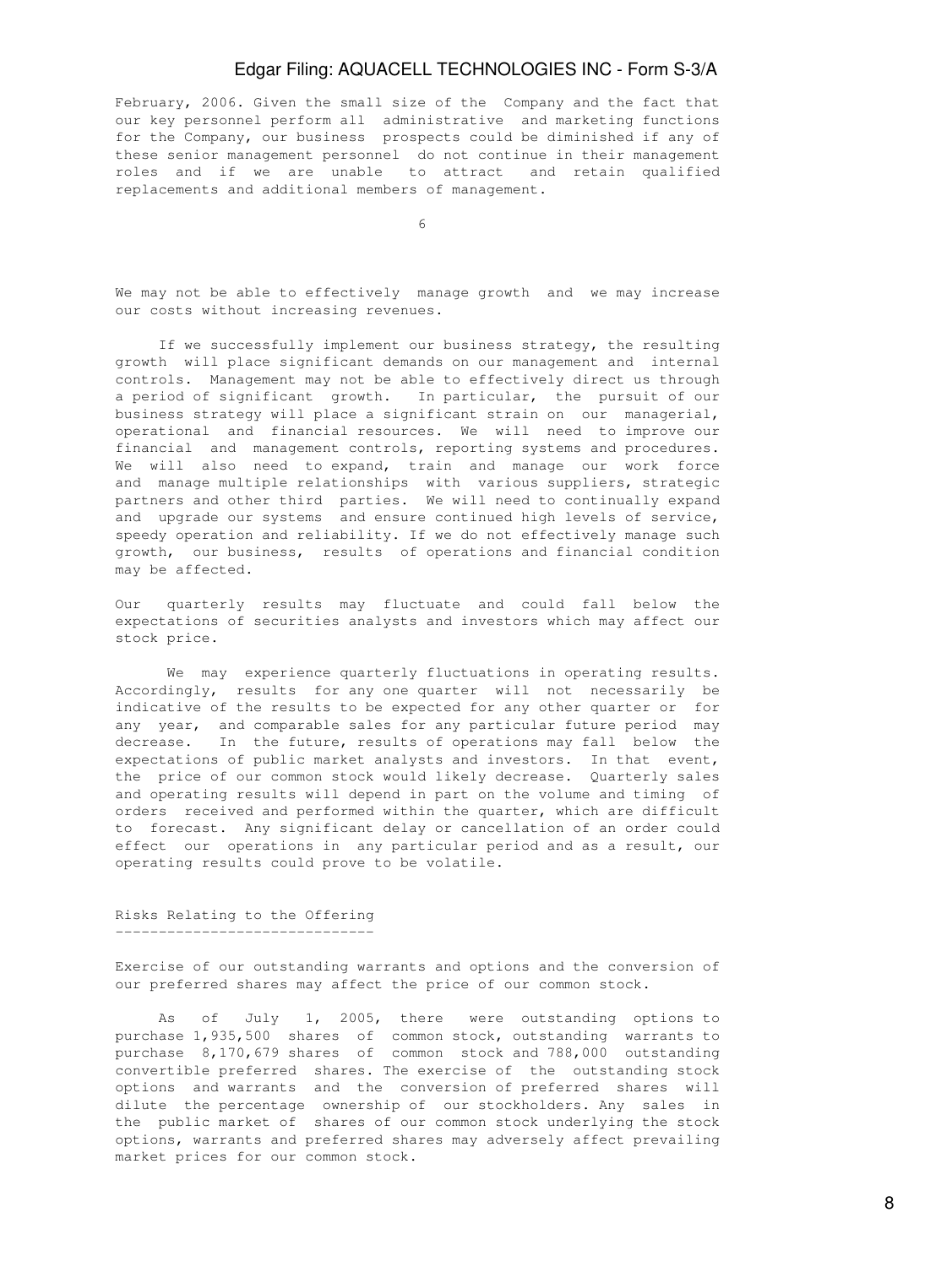We do not intend to pay cash dividends on our common stock in the future.

 We have never paid cash dividends on our common stock and do not anticipate that any cash dividends will be declared or paid on our common stock in the foreseeable future. We presently intend to retain future earnings, if any, to finance the expansion and growth of our business. Payment of future dividends on our common stock, if any, will be at the discretion of our board of directors after taking into account various factors, including our financial condition, operating results, current and anticipated cash needs and plans for expansion.

We may issue additional shares of stock without your approval, including shares of other series of preferred stock with superior liquidation and other rights that may adversely affect your rights.

 Our certificate of incorporation authorizes our board of directors, without any action by our stockholders, to issue up to 10,000,000 shares of "blank check" preferred stock in one or more series on terms that our board of directors may determine at the time of issuance including 1,870,000 Series "A" and 4,000,000 Series "B" preferred shares already designated. In certain instances, a series of preferred stock could include voting rights, preferences as to dividends and liquidation, conversion and redemption rights senior to our common stock.

7

We may not satisfy the Amex listing standard and if we fai l to do so, our common stock is subject to delisting.

 The Company may not satisfy the Amex' maintenance requirements in the future and as a result may have its common stock de-listed from the Amex. If the Company fails to maintain its Amex listing, the ability of stockholders to trade their stock in an efficient market would be decreased. In November 2004, we received a notice from the Amex that we do not presently meet its maintenance requirements for continued listing and we were required to submit a plan as to how we intend to meet the exchange's listing requirements. Although we have submitted and are currently in compliance with said plan, we may not be able to remain in compliance in the future.

### SPECIAL NOTE REGARDING FORWARD-LOOKING STATEMENTS

 When used in this prospectus and in future filings by the Company with the Commission, statements identified by the words "believe", "positioned", "estimate", "project", "target", "continue", "intend", "expect", "future", "anticipates", and similar expressions express management's present belief, expectations or intentions regarding the Company's future performance within the meaning of the Private Securities Litigation Reform Act of 1995. Readers are cautioned not to place undue reliance on any such forward-looking statements, each of which speaks only as of the date made. Such statements are subject to certain risks and uncertainties that could cause actual results to differ materially from historical earnings and those presently anticipated or projected. The Company has no obligations to publicly release the result of any revisions which may be made to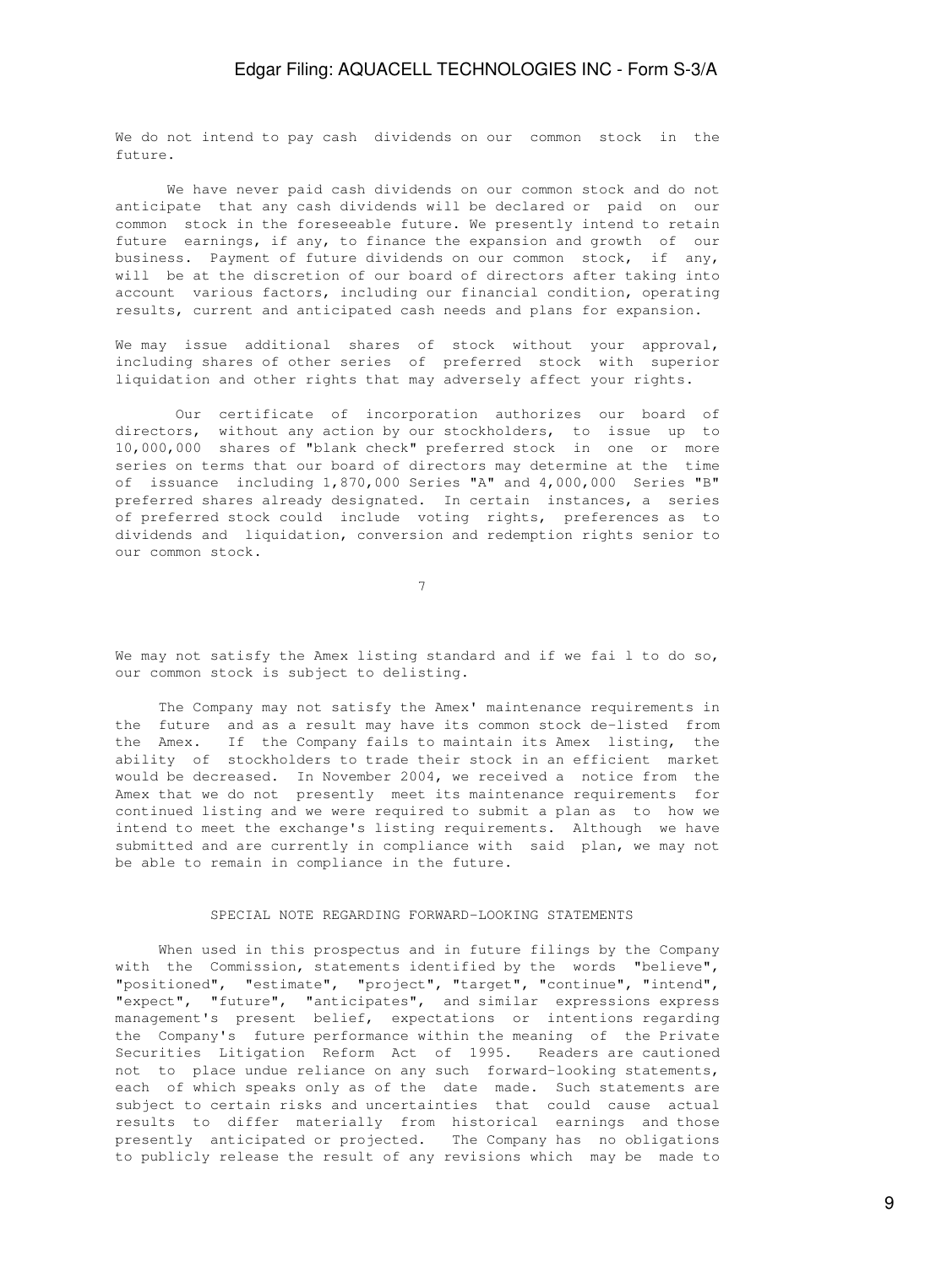any forward-looking statements to reflect anticipated or unanticipated events or circumstances occurring after the date of such statements.

#### USE OF PROCEEDS

 All of the net proceeds from the sale of the common stock of AquaCell covered by this prospectus will go to the stockholders who offer and sell their shares. Accordingly, we will not receive any of the proceeds from the sales of the common stock. AquaCell receives funds only upon warrant conversions and not from the sale of the shares offered by the selling stockholders. The warrants held by the selling stockholders are exercisable at various prices ranging from \$.37 to \$4.00. If all warrants are exercised, AquaCell will receive proceeds of \$5,247,287 which would be used for general corporate purposes.

#### DIVIDEND POLICY

 We have never declared or paid any cash dividends on our common stock and we currently expect to retain future earnings, if any, to support operations and to finance the growth and development of our business. Consequently, we do not anticipate paying cash dividends on our common stock in the foreseeable future. Payment of future dividends, if any, will be at the discretion of our board of directors after taking into account various factors, including our financial condition, operating results, current and anticipated cash needs and plans for expansion.

 The outstanding Series A preferred stock pays an 8% annual dividend, payable in cash in quarterly installments until such time as the preferred shares are converted into common shares.

 The outstanding Series B preferred stock pays an \$0.08 per share annual dividend, payable in cash.

8

#### SELLING STOCKHOLDERS

 Pursuant to provisions of warrants issued to certain of the selling stockholders, we agreed to register the common shares to be issued upon exercise of warrants held by these stockholders. We have agreed to keep the registration statement effective for two years, or until all of the registered shares are sold, whichever comes first. Our registration of the common stock held by the selling stockholders and the shares issuable upon exercise of warrants held by the selling stockholders does not necessarily mean that the selling stockholders will sell all or any of their shares.

 The prospectus covers the offer and sale by each selling stockholder of common stock owned by the selling stockholder. Set forth below are (i) the names of each selling stockholder, (ii) the nature of any position, office or other material relationship that the selling stockholder has had within the past three years with us, (iii) the number of shares of common stock and (if one percent or more) the percentage of common stock beneficially owned as of July 1, 2005 by each selling stockholder to the Company's best knowledge, (iv) the number of shares that may be offered and sold by or on behalf of each selling stockholder hereunder, and (v) the amount and (if one percent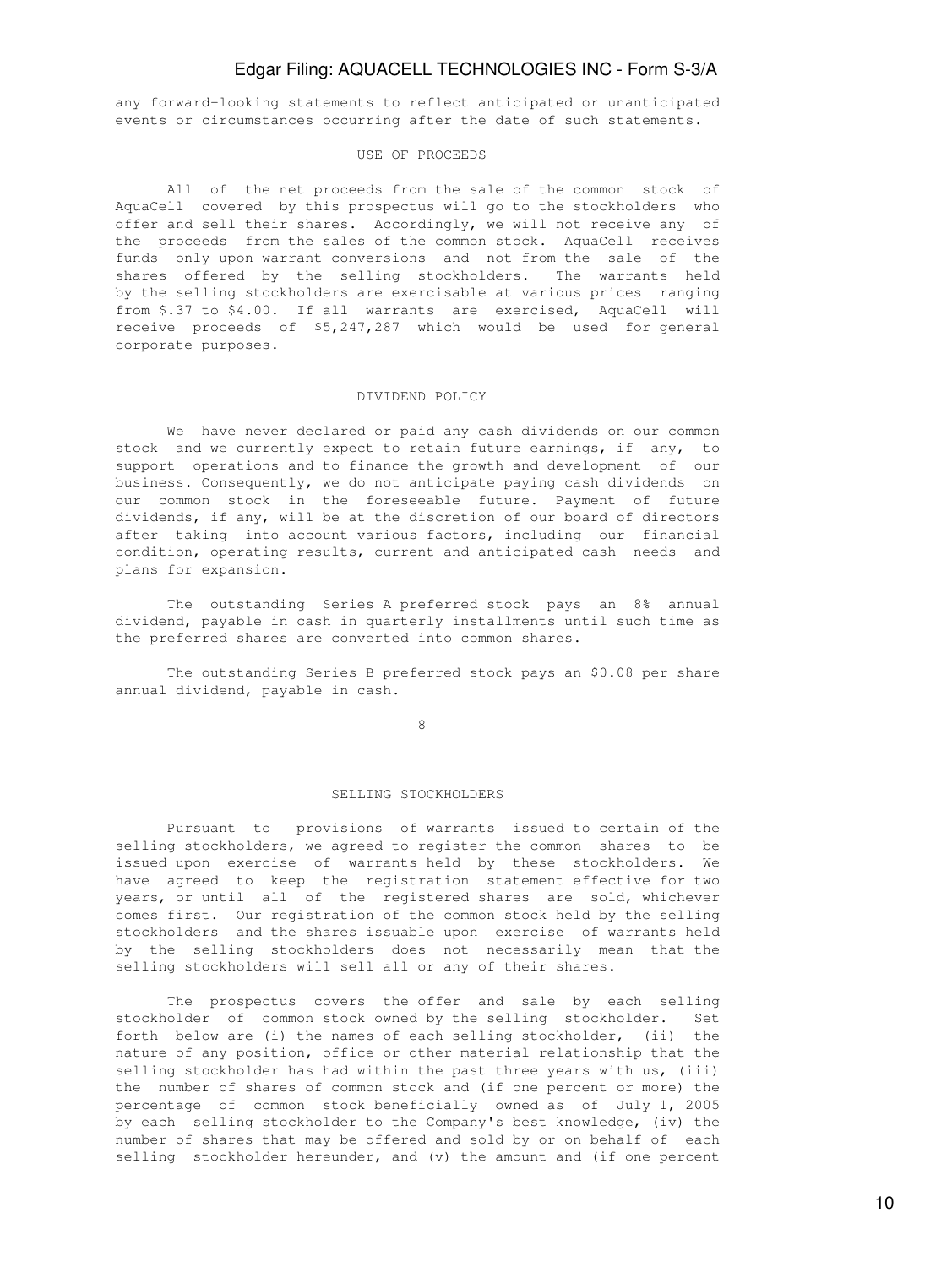or more) the percentage of common stock to be owned by each selling stockholder upon the completion of the offering if all shares offered by such selling stockholder are sold. As of the date of this prospectus 8,170,679 warrants are outstanding and the shares underlying 4,640,983 of those warrants are being registered in this offering. Any or all of the shares listed below under the heading "Shares to be Sold" may be offered for sale by or on behalf of the selling stockholder.

9

|                                                | Shares<br>Beneficially<br>Owned Prior to<br>the Offering |               |                                                                 | Shares<br>Beneficially<br>Owned After<br>the Offering |                  |  |
|------------------------------------------------|----------------------------------------------------------|---------------|-----------------------------------------------------------------|-------------------------------------------------------|------------------|--|
| Selling Stockholders                           | ___________________                                      |               | Shares to<br>Number Percent be Sold Number Percent<br>--------- |                                                       |                  |  |
| Alpha Capital AG (1)                           |                                                          |               | 283,333 1.5 % 283,333                                           |                                                       | $-0-$ *          |  |
| Gemini Investment (2)                          |                                                          |               | 250,000 1.3 % 250,000                                           | $-0-$                                                 | $\star$          |  |
| Ellis International, Ltd. (3)                  |                                                          |               | 219,999 1.2 % 219,999                                           |                                                       | $-0-$<br>$\star$ |  |
| Joseph Giamanco                                |                                                          |               | 1,300,000 6.9 % 1,300,000                                       | $-0-$                                                 | $\star$          |  |
| Michael Hamblet                                |                                                          | $185,500$ *   | 185,500                                                         | $-0-$                                                 | $\star$          |  |
| Andrew Smuckler                                |                                                          | $50,334$ *    | 50,334                                                          | $-0-$                                                 | $\star$          |  |
| AS Capital Partners, LLC (4)                   |                                                          |               | 256,646 1.4 % 256,646                                           | $-0-$                                                 | $\star$          |  |
| OTAPE Investments, LLC (5)                     |                                                          | 737,000 3.9 % | 737,000                                                         | $-0-$                                                 | $\star$          |  |
| Platinum Partners Value (6)                    |                                                          | 333,333 1.8 % | 333,333                                                         | $-0-$                                                 | $^{\star}$       |  |
| Anthony Spatacco                               |                                                          |               | $34,000 \times 34,000$                                          | $-0-$                                                 | $\star$          |  |
| TCMP3 Partners, LP (7)                         |                                                          | $100,700$ *   | 100,700                                                         | $-0-$                                                 | $\star$          |  |
| Truk Opportunity Fund (8)                      | $60,000$ *                                               |               | 60,000                                                          | $-0-$                                                 | $\star$          |  |
| WEC Partners (9)                               | 33,333                                                   | $\star$       | 33,333                                                          | $-0-$                                                 | $\star$          |  |
| Provident Premier Master Fund (10) 150,000 *   |                                                          |               | 150,000                                                         | $-0-$                                                 | $\star$          |  |
| Gamma Opportunity Capital<br>Partners, LP (11) |                                                          | $33,333$ *    |                                                                 | $33,333 -0$                                           | $\star$          |  |
| Brighton Capital, Ltd. (12)                    |                                                          |               | 684,228 3.6 % 670,638 13,590                                    |                                                       |                  |  |
| Harold W. Paul, LLC                            |                                                          |               | 205,000 1.1 % 40,000 165,000                                    |                                                       | $\star$          |  |
| Innovative Concepts (13)                       |                                                          | $50,000$ *    |                                                                 | $50,000$ $-0$ $-$                                     | $\star$          |  |
| J. DeKama Associates (14)                      |                                                          | $150,000$ *   | 150,000                                                         | $-0-$                                                 | $\star$          |  |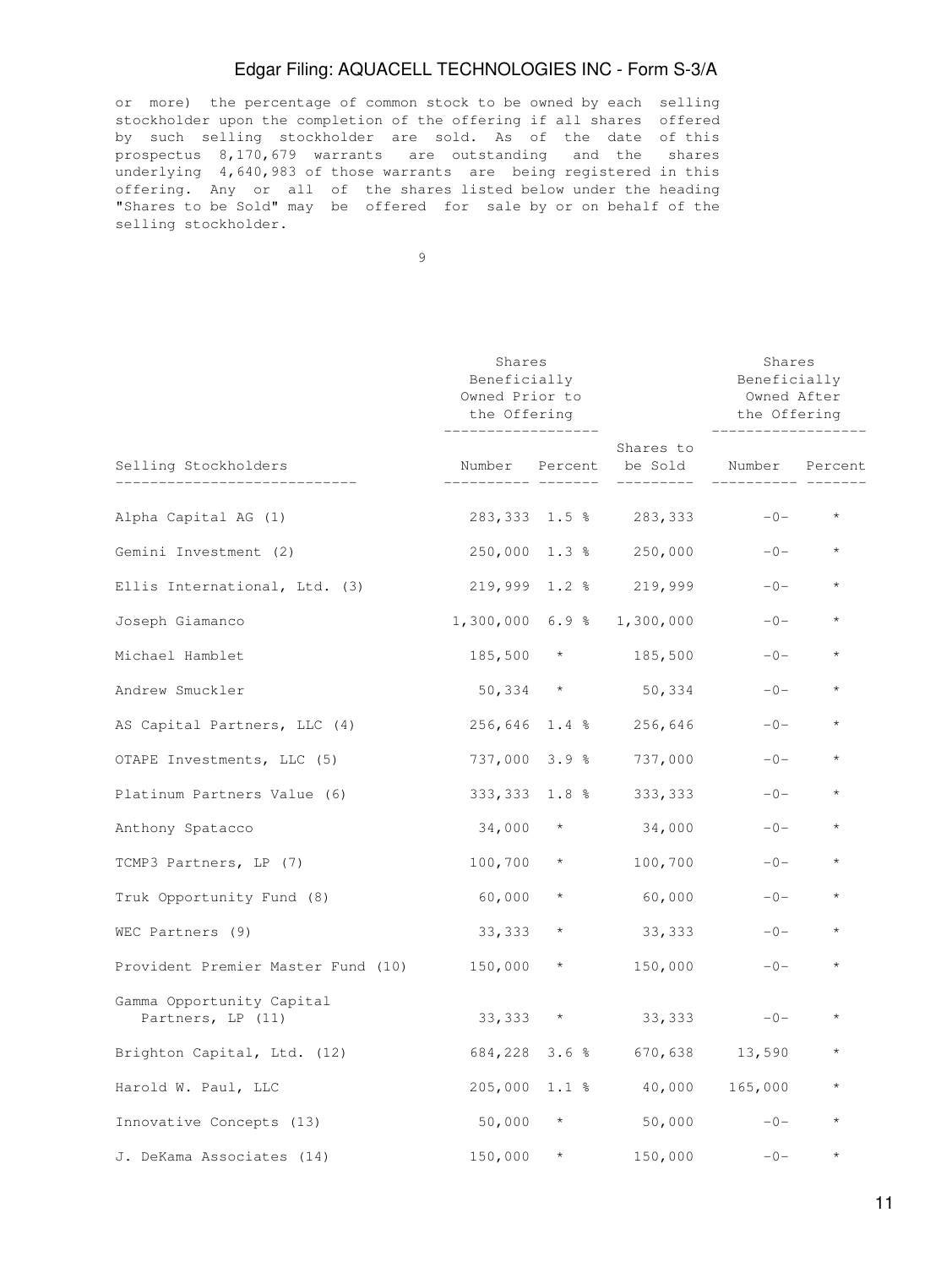|                                             | 8,640,992        |         | 7,339,902 | 1,301,090       |         |
|---------------------------------------------|------------------|---------|-----------|-----------------|---------|
| Rubenstein Investor<br>Relations, Inc. (19) | 100,000          | $\star$ | 100,000   | $-0-$           | $\star$ |
| Jusdan, LLC (18)                            | $300,000$ 1.6 %  |         | 300,000   | $-0-$           | $\star$ |
| Leonard Bellezza                            | 333,334 1.8 %    |         | 333,334   | $-0-$           | $\star$ |
| Kuekenhof Equity Fund, L.P. (17)            | 400,000 2.1 %    |         | 400,000   | $-0-$           | $\star$ |
| Kuekenhof Partners, L.P. (17)               | $400,000$ 2.1 %  |         | 400,000   | $-0-$           | $\star$ |
| Mountain Extremes Inc. (16)                 | $17,690$ *       |         | 1,023     | 16,667          | $\star$ |
| Dennis C. Josifovich                        | $14,152$ *       |         | 819       | 13,333          | $\star$ |
| Bill & Cathe DiTuro (15)                    | $353, 290$ 1.9 % |         | 170,790   | 182,500         | 1.0%    |
| James & Joan Barton (15)                    | 82,061           | $\star$ | 2,061     | 80,000          | $\star$ |
| Glenn Bergenfield (15)                      | 557,200          | 3.0%    |           | 337,200 220,000 | 1.2%    |
| Alan & Marie Brenner                        | 41,031           | $\star$ |           | 1,031 40,000    | $\star$ |
| Ronald & Susan Farrell                      | 82,061           | $\star$ |           | 2,061 80,000    | $\star$ |
| Raymond & Catherine Fernandez               | 42,061           | $\star$ |           | 2,061 40,000    | $\star$ |
| Tom Genco                                   | 105,154          | $\star$ | 5,154     | 100,000         | $\star$ |
| Steven Hitchcock                            | 82,061           | $\star$ |           | 2,061 80,000    | $\star$ |
| Dennis I. Schneider                         | 82,061           | $\star$ | 2,061     | 80,000          | $\star$ |
| Joseph & Nancy Jaffe                        | 41,031           | $\star$ | 1,031     | 40,000          | $\star$ |
| Alton Jones                                 | 491,066 2.6 %    |         | 341,066   | 150,000         | $\star$ |

\* Less than 1%

10

- (1) Konrad Ackerman and Rainer Posch exercise investment and voting control over the shares held by Alpha Capital AG. Both Mr. Ackerman and Posch disclaim beneficial ownership of the securities.
- (2) The Investment Manager of Gemini Master Fund, Ltd. is Gemini Investment Strategies, LLC. The Managing Members of Gemini Investment Strategies, LLC are Mr. Steven W. Winters and Mr. Richard S. Yakomin. As such, Messrs. Winters and Yakomin may be deemed beneficial owners of the shares. Messrs. Winters and Yakomin, however, disclaim beneficial ownership of such shares.
- (3) Jacob Spinner has sole voting and investment control over the shares held by Ellis International, Ltd. Mr. Spinner disclaims beneficial ownership of the securities held by Ellis International, Ltd.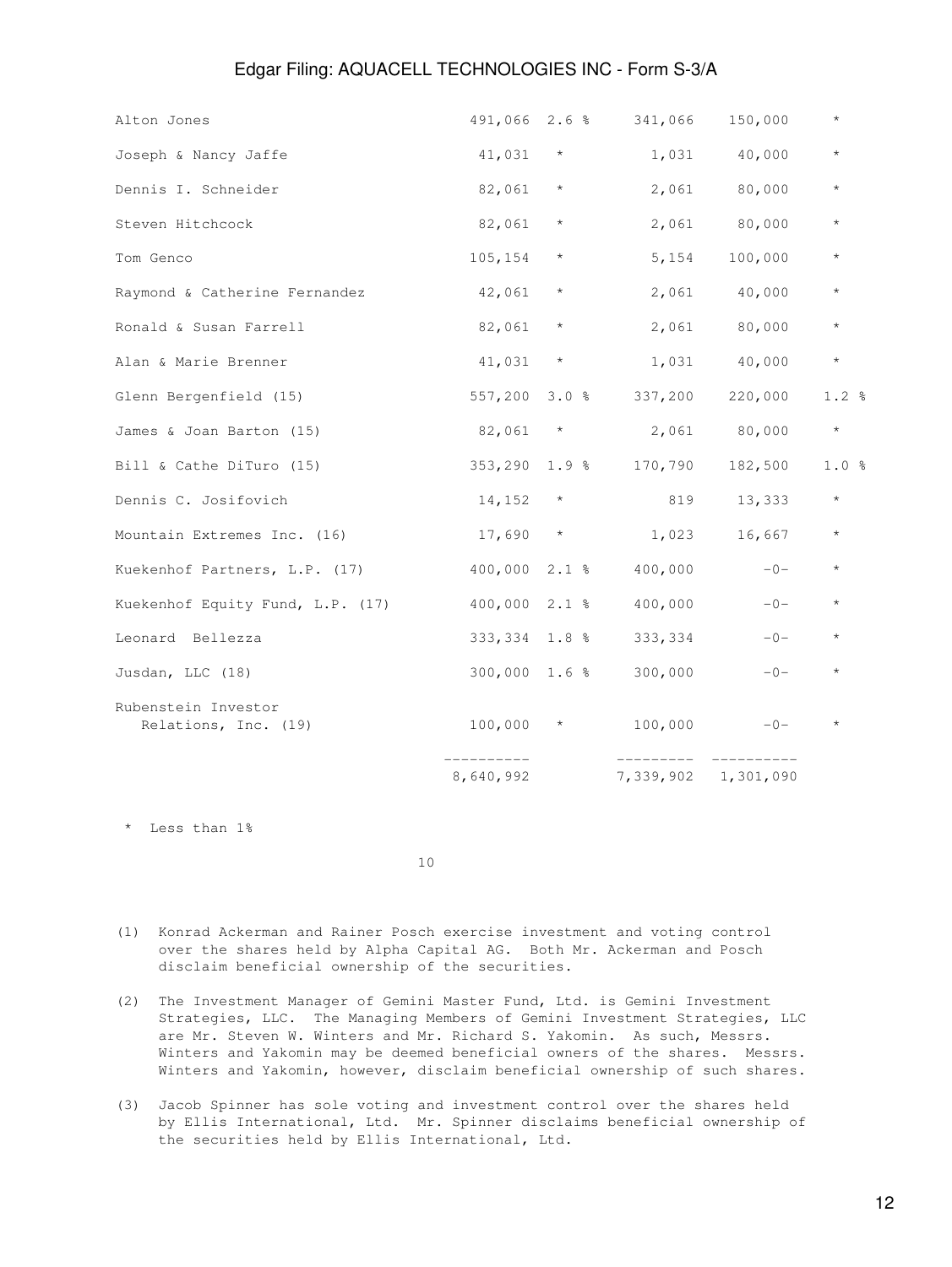- (4) Michael Coughlin has sole voting and investment control over the shares held by AS Capital Partners, LLC. Mr. Coughlin disclaims beneficial ownership of the securities held by AS Capital Partners, LLC.
- (5) Ira M. Leventhal has sole voting and investment control over the shares held by OTAPE Investments, LLC. Mr. Leventhal disclaims beneficial ownership of the securities held by OTAPE Investments, LLC.
- (6) Mark Nordlicht has sole voting and investment control over the shares held by Platinum Partners Value. Mr. Nordlicht disclaims beneficial ownership of the securities held by Platinum Partners Value.
- (7) Steven Slawson and Walter Schenker have voting and investment control over the shares held by TCMP3 Partners, LP. Messrs. Slawson and Schenker disclaim beneficial ownership of the securities held by TCMP3 Partners, LP.
- (8) Michael E. Fein and Stephen E. Saltstein, as principals of Atoll Asset Management, LLC, the Managing Member of Truk Opportunity Fund, LLC, exercise investment and voting control over the securities owned by Truk Opportunity Fund, LLC. Both Mr. Fein and Mr. Saltzstein disclaim beneficial ownership of the securities owned by Truk Opportunity Fund, LLC.
- (9) Ethan Benovitz, Jaime Hartman and Daniel Saks exercise investment and voting control over the securities owned by WEC Partners. Messrs. Benovitz, Hartman, and Saks disclaim beneficial ownership of the securities owned by WEC Partners.
- (10) The Investment Advisor to Provident Premier Master Fund, Ltd. is Gemini Investment Strategies, LLC. The Managing Members of Gemini Investment Strategies, LLC are Mr. Steven W. Winters and Mr. Richard S. Yakomin. As such, Messrs. Winters and Yakomin may be deemed beneficial owners of the shares. Messrs. Winters and Yakomin, however, disclaim beneficial ownership of such shares.
- (11) The fund for Gamma Opportunity Capital Partners, LP is under the investment control of Gamma Capital Advisors, Ltd. and its President and Director, Jonathan P. Knight, PhD. Both Gamma Capital Advisors, Ltd. and Mr. Night disclaim beneficial ownership of this investment.
- (12) Jeffrey Wolin has sole voting and investment control over the shares held by Brighton Capital Ltd. Mr. Wolin disclaims beneficial ownership of the securities held by Brighton Capital Ltd.
- (13) Michael Dougherty has sole voting and investment control over the shares held by Innovative Concepts. Mr. Dougherty disclaims beneficial ownership of the securities held by Innovative Concepts.
- (14) Joseph DeKama has sole voting and investment control over the shares held by J. DeKama Associates. Mr. DeKama disclaims beneficial ownership of the securities held by J. DeKama Associates.
- (15) Mr. Bergenfield, Dr. DiTuro and Mr. Barton are Company directors.
- (16) Dennis C. Josifovich has sole voting and investment control over the shares held by Mountain Extremes, Inc. Mr. Josifovich disclaims beneficial ownership of the securities held by Mountain Extremes, Inc.
- (17) Michael James has sole voting and investment control over the shares held by Kuekenhof Partners, L.P. and Kuekenhof Equity Fund, L.P. Mr. James disclaims beneficial ownership of the securities held by Kuekenhof Partners, L.P. and Kuekenhof Equity Fund, L.P.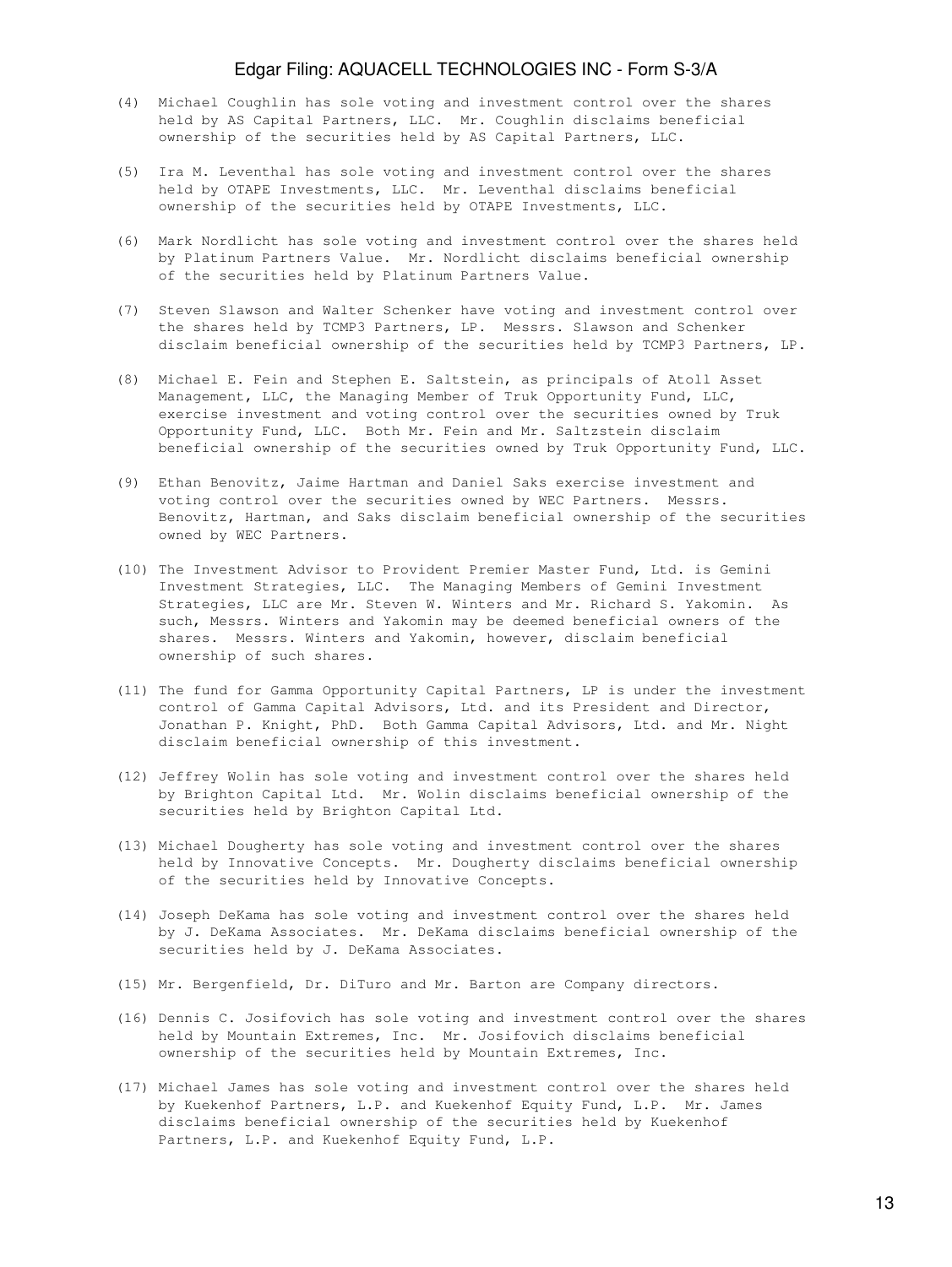- (18) Daniel DelGiorno has sole voting and investment control over the shares held by Jusdan, LLC. Mr. DelGiorno disclaims beneficial ownership of the securities held by Jusdan, LLC.
- (19) Mr. Richard Rubenstein has sole voting and investment control over the shares held by Rubenstein Investor

11

### PLAN OF DISTRIBUTION

 We are registering shares of our common stock on behalf of the selling stockholders. As used in this prospectus, "selling stockholders" includes donees and pledgees selling shares received from a named selling stockholder after the date of this prospectus. We will pay for all costs, expenses and fees in connection with the registration of the shares. The selling stockholders will pay for all selling discounts and commissions, if any. The selling stockholders may offer and sell their shares from time to time in one or more of the following types of transactions (including block transactions):

- on the American Stock Exchange,
- in privately negotiated transactions,
- . through put or call options transactions relating to the shares,
- . through short sales of shares, or
- . a combination of such methods of sale.

 The selling stockholders may sell their shares at prevailing market prices, or at privately negotiated prices. Such transactions may or may not involve brokers or dealers. The selling stockholders have not entered into any agreements, understanding or arrangements with any underwriters or broker-dealers regarding the sale of their shares, nor is there an underwriter or coordinating broker acting in connection with the proposed sale of shares by the selling stockholders. The selling stockholders may be deemed underwriters. To the extent any successor selling stockholder wishes to sell under this prospectus, the Company will file a prospectus supplement identifying such successor.

 The selling stockholders may offer and sell their shares directly to purchasers or to or through broker-dealers, which may act as agents or principals. Such broker-dealers may receive compensation in the form of discounts, concessions, or commissions from the selling stockholders and/or the purchasers of shares.

 We have agreed to indemnify certain selling stockholders against certain liabilities, including liabilities arising under the Securities Act.

 Selling stockholders also may resell all or a portion of the shares in open market transactions in reliance upon Rule 144 under the Securities Act of 1933, provided they meet the criteria and conform to the requirements of such rule.

#### DESCRIPTION OF CAPITAL STOCK

General -------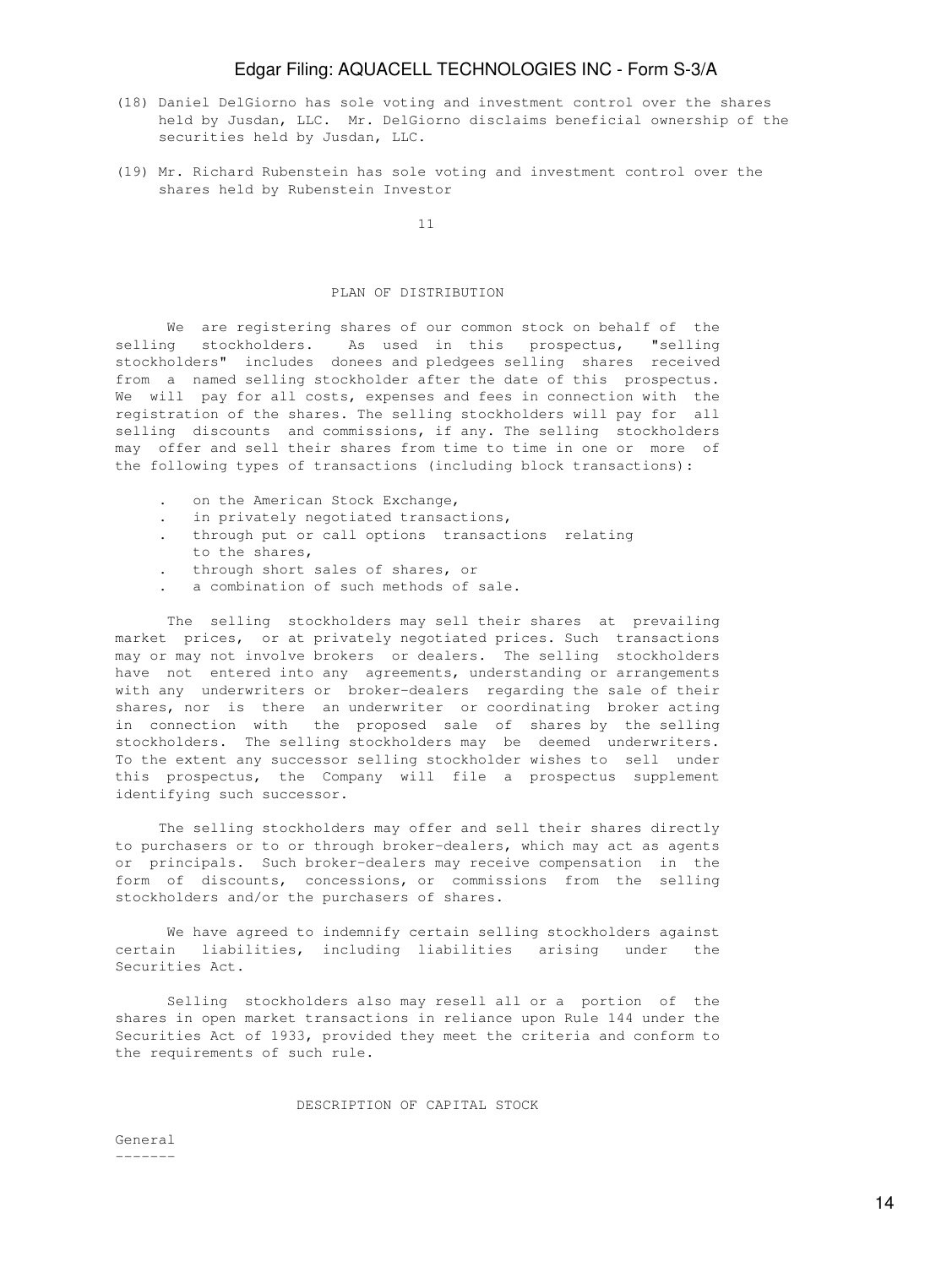Our authorized capital stock consists of 50 million shares of capital stock, par value \$0.001 per share. Currently 40 million of such shares of capital stock are classified as Common Stock and 10 million are classified as Preferred Stock. On July 1, 2005, 18,880,465 shares of our common stock were outstanding and held by 140 stockholders of record and the Company believes approximately 1,200 holders in the float. Our Restated Certificate of Incorporation authorizes the Board to classify any of the unissued shares of authorized Preferred Stock into one or more different classes or series of Preferred Stock which may be issued from time to time with such distinctive designations, rights and preferences as may be determined by the Board. We may issue Preferred Stock for possible future financings of acquisitions or for general corporate purposes without any legal requirement that further stockholder authorization for such issuance be obtained. The issuance of Preferred Stock could have the effect of making an attempt to gain control of us more difficult by means of a merger, tender offer, proxy contest or otherwise. Preferred Stock, if issued, could have a preference on dividend payments which could affect our ability to make dividend distributions to the holders of our Common Stock.

12

### Common Stock

------------

 Dividends. Holders of our Common Stock will be entitled to dividends declared and payable at such times and in such amounts as the Board will from time to time determine out of funds legally available therefore. The rights of holders of our Common Stock to receive dividends will be subject and subordinate to the rights of any future holders of Preferred Stock as may be authorized by us.

 Liquidation. Upon our liquidation, dissolution or winding up (either voluntary or involuntary), after payment of liabilities, any future holders of classes of our Preferred Stock or other senior stock, as may be authorized by us, will be entitled to receive the payment of all liquidation and other preference amounts; the holders of our Common Stock will be entitled to receive our remaining assets available for distribution to our stockholders pro rata according to the number of shares held. The following shall not constitute a liquidation, dissolution or winding up for the foregoing purposes:

- . our consolidation or merger with or into another corporation;
- . a merger of any other corporation with or into us or
- . the sale of all or substantially all of our property or business (other than in connection with a winding up of our business).

 Voting. Each holder of our Common Stock is entitled to one vote for each share held of record on each matter submitted to vote of holders of our Common Stock.

 Other Rights. There are no preemptive or other subscription conversion, redemption or sinking fund rights or provisions with respect to shares of our Common Stock. We hold annual stockholder meetings, and special meetings may be called by the President or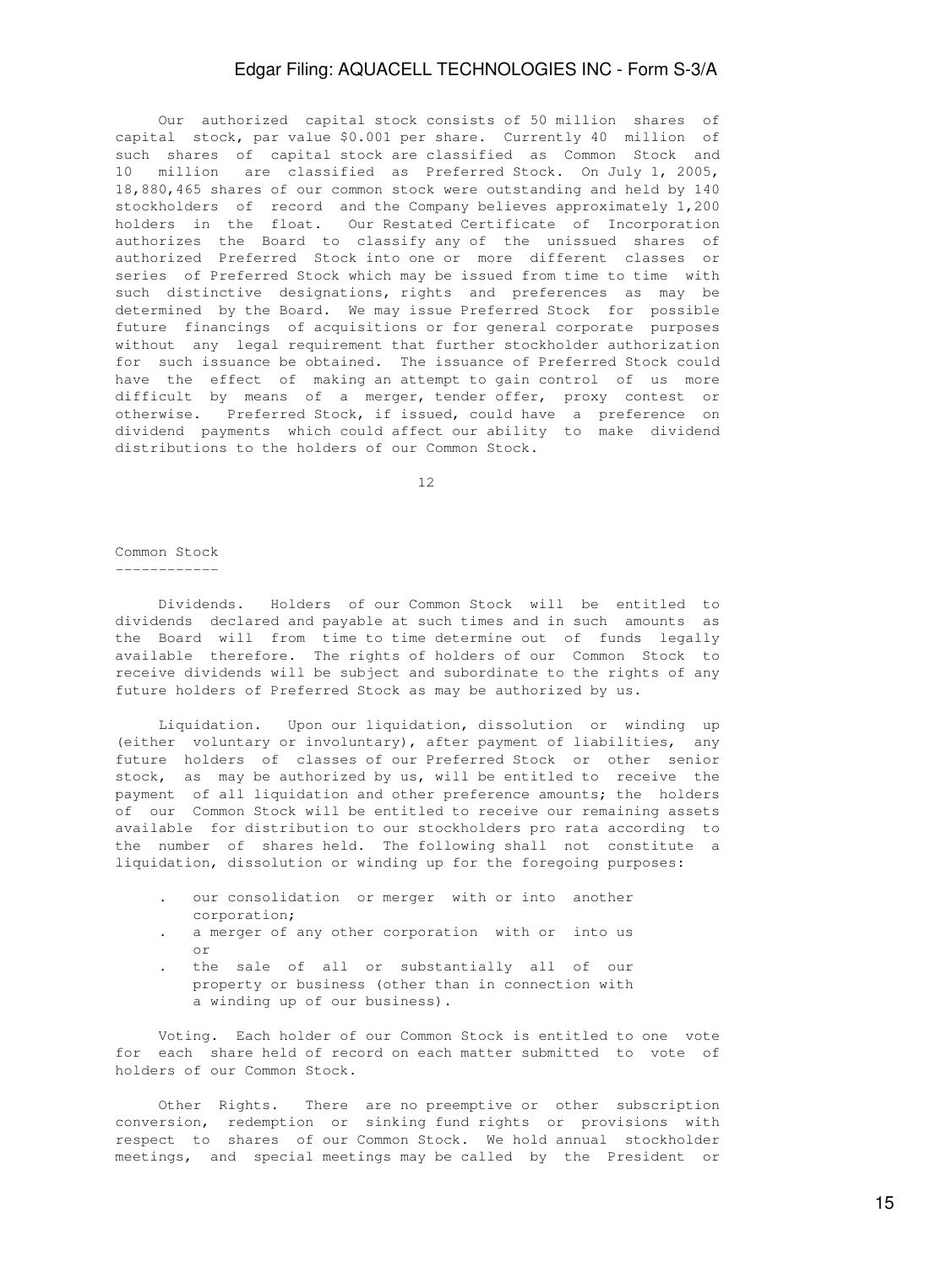Secretary or holders of at least 20% of the total voting power of all outstanding share of our capital stock then entitled to vote or a majority of the Board. Our Restated Certificate of Incorporation may be amended in accordance with the Delaware General Corporation Law, subject to certain limitations set forth therein.

Outstanding Options and Warrants --------------------------------

 As of July 1, 2005, up to 10,106,179 shares of Common Stock are issuable pursuant to outstanding options and warrants as follows:

- . 1,935,500 shares of Common Stock are issuable, in connection with outstanding options, at a weighted average exercise price of \$.802; and
- . 8,170,679 shares of Common Stock are issuable, in connection with outstanding warrants, at a weighted average exercise price of \$1.51.

Series A Preferred Stock ------------------------

 Our Board has designated 1,870,000 shares of our preferred stock as Series A Preferred Stock, 1,185,000 shares of which were issued to private placement investors in April and May, 2003, of which 1,115,000 shares have been converted to common stock as of July 1, 2005.

 Dividends. The series A preferred stock will pay a cash dividend, payable quarterly, at the rate of 8% per annum. Dividends will cumulate if not paid.

 Liquidation Preference. The series A preferred stock will have priority over common stock in the event of liquidation equal to its stated value, plus accrued and unpaid dividends.

 Voluntary Conversion. Each share of the series A preferred stock will be convertible, at the option of the holder, into one share of common stock (subject to standard adjustments for stock splits and dividends).

13

 Mandatory Conversion. Each share of the series A preferred stock automatically converts into common stock if (i) the closing price of the common stock is at least \$1.89 per share (subject to standard adjustments for stocks, splits and dividends) for 20 consecutive trading days and (ii) either (a) at least one year has passed since the issuance of the preferred stock or (b) a registration statement registering the resale of the common stock issuable upon conversion has been declared effective by the SEC and the related prospectus remains current.

 Voting. Holders of the series A preferred stock will not have voting rights until their shares are converted into common stock, except as required by Delaware Law.

 Seniority. We may establish other series of preferred stock senior to or parri passu with the series A preferred stock.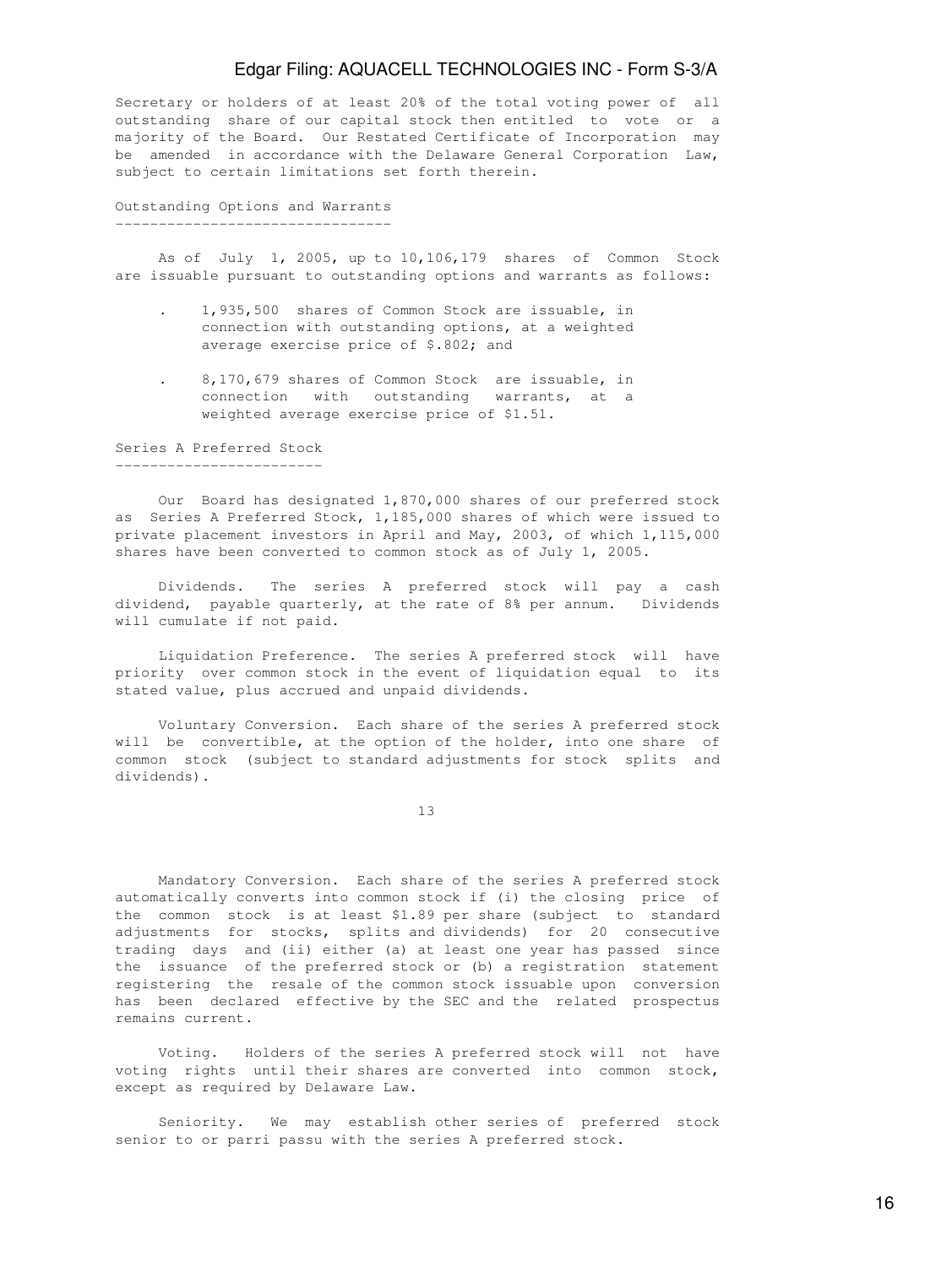Series B Preferred Stock ------------------------

 Our Board has designated 4,000,000 shares of our preferred stock as Series B Preferred Stock 718,000 shares of which are outstanding as of June 2005.

 Dividends. The series B preferred stock will pay a cash dividend, at the rate of \$0.08 per share per annum.

 Liquidation Preference. The series B preferred stock will have priority over common stock in the event of liquidation equal to its stated value, plus accrued and unpaid dividends.

 Conversion. Each share of the series B preferred stock will be convertible, at the option of the holder, into one share of common stock (subject to standard adjustments for stock splits and dividends) at any time upon written demand of the holder within the first year. After one year, any outstanding Preferred B shares shall automatically convert into common stock.

 Voting. Holders of the series B preferred stock will not have voting rights until their shares are converted into common stock, except as required by Delaware Law.

 Seniority. We may establish other series of preferred stock senior to or parri passu with the series B preferred stock.

Delaware Law and Certain Charter and By-Law Provisions and ---------------------------------------------------------------------- Antitakeover Effects --------------------

 Delaware Law. We are subject to Section 203 of the Delaware General Corporation Law, which prevents an "interested stockholder" (defined in Section 203, generally, as a person owning 15% or more of a corporation's outstanding voting stock) from engaging in a "business combination" with a publicly held Delaware corporation for three years following the date such person became an interested stockholder, unless: (i) before such person became an interested stockholder, the board of directors of the corporation approved the transaction in which the interested stockholder became an interested stockholder or approved the business combination; (ii) upon consummation of the transaction that resulted in the interested stockholder becoming an interested stockholder, the interested stockholder owns at least 85% of the voting stock of the corporation outstanding at the time the transaction commenced (subject to certain exceptions); or (iii) following the transaction in which that person became an interested stockholder, the business combination is approved by the board of directors of the corporation and authorized at a meeting of stockholders by affirmative vote of the holders of 66% of the outstanding voting stock of the corporation not owned by the interested stockholder. A "business combination" includes mergers, stock or asset sales and other transactions resulting in a financial benefit to the interested stockholder. The provisions of Section 203 could have the effect of delaying, deferring or preventing a change of control.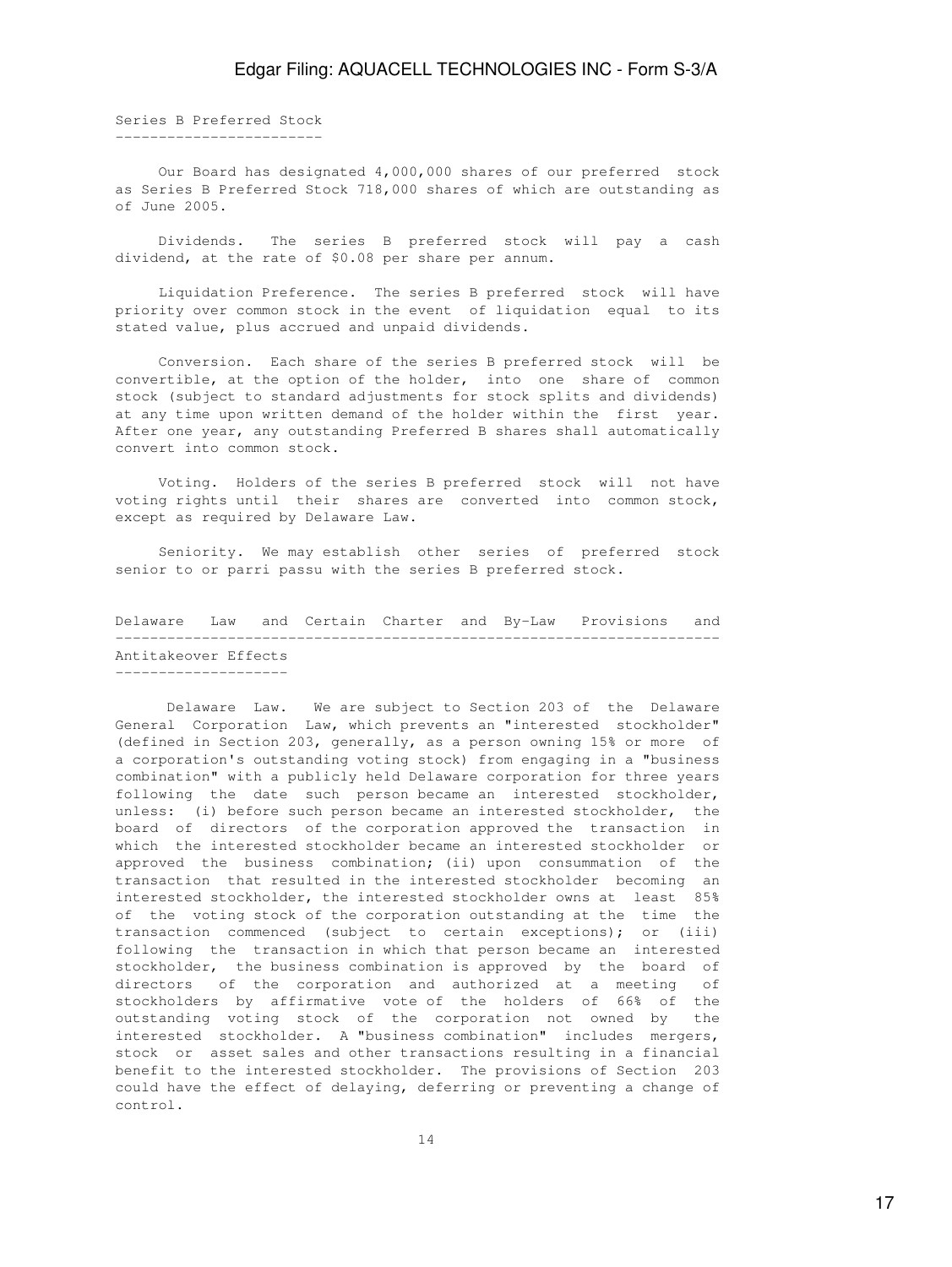Certificate of Incorporation and Bylaws. Our restated certificate of incorporation provides for the division of the board of directors into three classes with staggered three-year terms. These provisions result in an increase in the time required for stockholders to change the composition of the board, and consequently may impede a change of control.

### Transfer Agent, Warrant Agent and Registrar -------------------------------------------

 The transfer agent and registrar for our common stock is Continental Stock Transfer and Trust Company, New York, New York.

#### INDEMNIFICATION FOR SECURITIES ACT LIABILITIES

---------------------------------------------------------------------- Our articles of incorporation provide that we will indemnify our officers, directors and other eligible persons to the fullest extent permitted under the laws of the state of Delaware. We have also entered into indemnification agreements with each of our current directors and executive officers which will provide for indemnification of, and advancement of expenses to, such persons for expenses and liability incurred by them by reason of the fact that they are or were a director, officer, or stockholder of the Company.

#### LEGAL MATTERS

 The validity of the common stock offered with this prospectus has been passed upon for AquaCell Technologies, Inc. by Harold W. Paul, LLC, Westport, Connecticut.

#### EXPERTS

 Our consolidated financial statements as of June 30, 2004 and for each of the two fiscal years in the period ended June 30, 2004, which are incorporated by reference herein from our Annual Report on Form 10-KSB for the year ended June 30, 2004 have been audited by Wolinetz, Lafazan & Company, PC, independent registered public accounting firm, as stated in their report, which is also incorporated by reference herein, and have been so included in reliance upon the report of such firm given upon their authority as experts in accounting and auditing.

15

===========================================================================

 AquaCell Technologies, Inc. [Company Logo]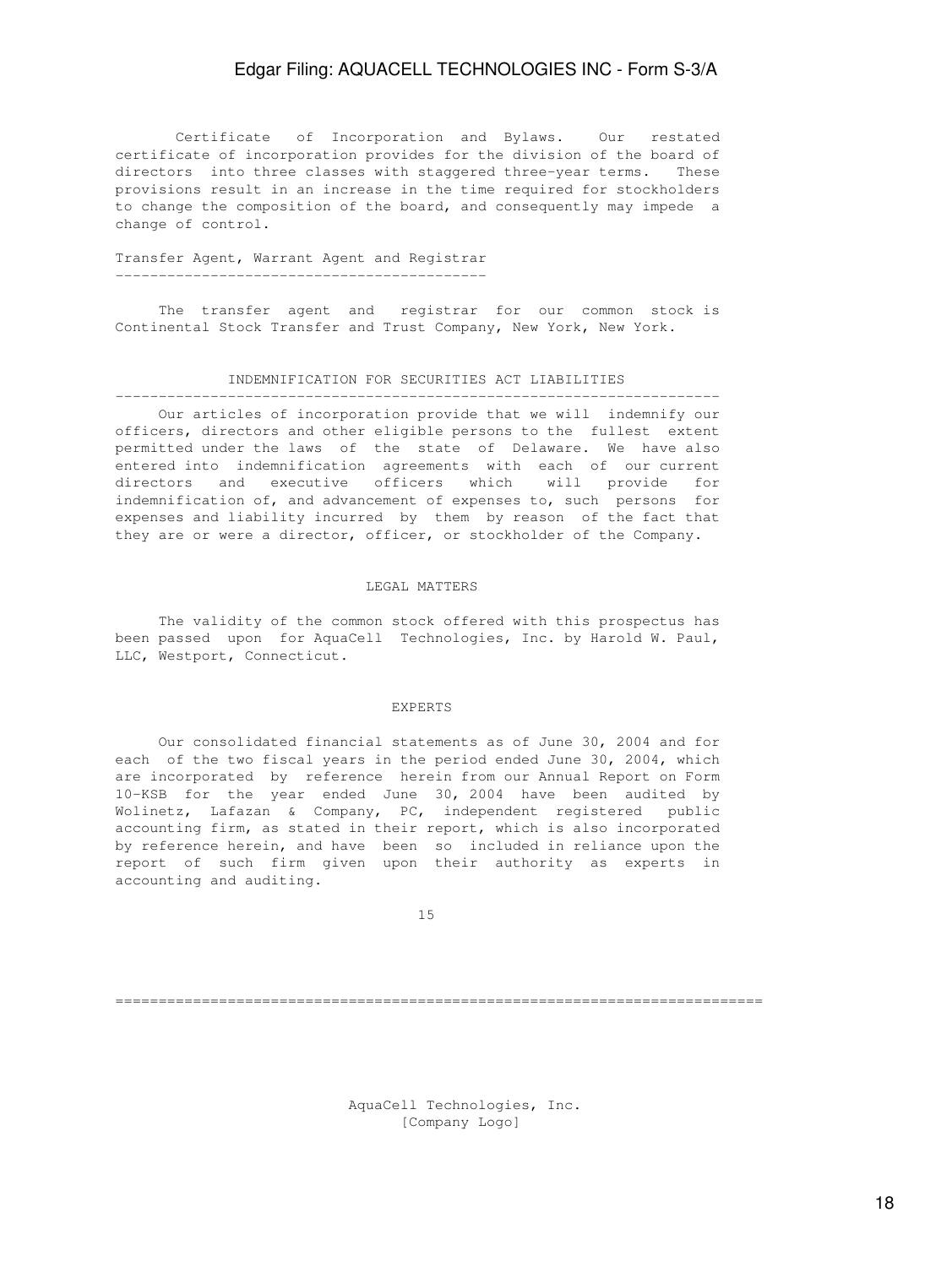Common Stock ------------

### P R O S P E C T U S

 Until \_\_\_\_\_\_\_, 2005, all dealers effecting transactions in the common stock, whether or not participant in this offering, may be required to deliver a prospectus.

July 8, 2005

===========================================================================

16

### PART II

### INFORMATION NOT REQUIRED IN PROSPECTUS

Item 14. Other Expenses of Issuance and Distribution.

 The expenses expected to be incurred in connection with the issuance and distribution of the securities being registered, other than underwriting compensation, are as set forth below. Except for the registration fee payable to the Securities and Exchange Commission, all such expenses are estimated:

| Securities and Exchange Commission registration fee  \$ 728.85 |  |  |             |
|----------------------------------------------------------------|--|--|-------------|
|                                                                |  |  |             |
|                                                                |  |  |             |
|                                                                |  |  |             |
|                                                                |  |  |             |
| Total                                                          |  |  | \$28,500.00 |

Item 15. Indemnification of Directors and Officers.

 Our Restated Certificate of Incorporation obligates us to indemnify our directors and officers and to pay or reimburse expenses for such individuals, in advance of the final disposition of a proceeding, to the maximum extent permitted from time to time by the Delaware General Corporation Law. With respect to our directors and officers, the Delaware General Corporation Law permits us to indemnify any person who was or is a party or is threatened to be made a party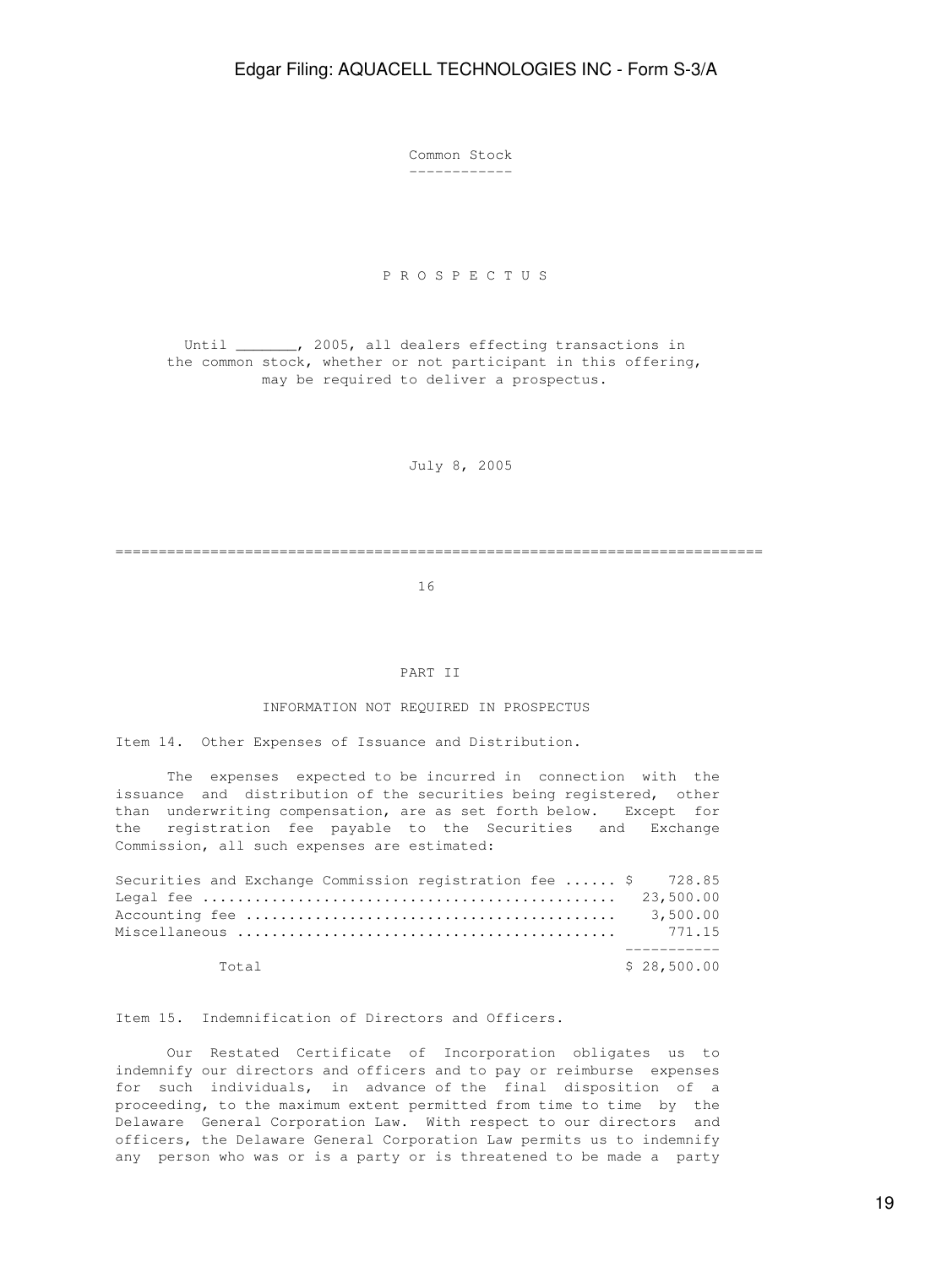to any threatened, pending or completed action, suit or proceeding, whether civil, criminal, administrative or investigative (other than an action by us or in the right of us) by reason of the fact that the person is or was a director, officer, employee or agent of ours, or is or was serving at our request as a director, officer, employee or agent of another corporation, partnership, joint venture, trust or other enterprise, against expenses (including attorneys' fees), judgments, fines and amounts paid in settlement actually and reasonably incurred by the person in connection with such action, suit or proceeding if the person acted in good faith and in a manner the person reasonably believed to be in or not opposed to our best interests, and, with respect to any criminal action or proceeding, the person had no reasonable cause to believe the conduct was unlawful. The Delaware General Corporation Law also permits us to indemnify any person who was or is a party or is threatened to be made a party to any threatened, pending or completed action or suit by us or in the right of us to procure a judgment in our favor by reason of the fact that the person is or was a director, officer, employee or agent of ours, or is or was serving at our request as a director, officer, employee or agent of another corporation, partnership, joint venture, trust or other enterprise against expenses (including attorneys' fees) actually and reasonably incurred by the person in connection with the defense or settlement of such action or suit if the person acted in good faith and in a manner the person reasonably believed to be in or not opposed to our best interests and except that no indemnification shall be made in respect of any claim, issue or matter as to which such person is adjudged to be liable to us unless and only to the extent that the Court of Chancery or the court in which such action or suit was brought determines upon application that, despite the adjudication of liability but in view of all the circumstances of the case, such person is fairly and reasonably entitled to indemnity for such expenses that the Court of Chancery or such other court deems proper.

 As authorized by the Delaware General Corporation Law, our Restated Certificate of Incorporation provides that none of our directors will be personally liable to us or our stockholders for monetary damages for breach of fiduciary duty as a director except for liability (i) for any breach of the director's duty of loyalty to us or our stockholders, (ii) for acts or omissions not in good faith or which involve intentional misconduct or a knowing violation of law, (iii) in respect of certain unlawful dividend payments or stock redemptions or repurchases and (iv) for any transaction from which the director derives an improper personal benefit. The effect of this provision is to eliminate our rights and our stockholders' rights (through stockholders' derivative suits on our behalf) to recover monetary damages against a director for breach of the fiduciary duty of care as a director (including breaches resulting from negligent or grossly negligent behavior) except in the situations described in clauses (i) through (iv) above. This provision does not limit or eliminate our rights or the rights of any stockholder to seek

17

nonmonetary relief such as an injunction or rescission in the event of a breach of a director's duty of care. In addition, our Restated Certificate of Incorporation provides that if the Delaware General Corporation Law is amended to authorize the further elimination or limitation of the liability of a director, then the liability of the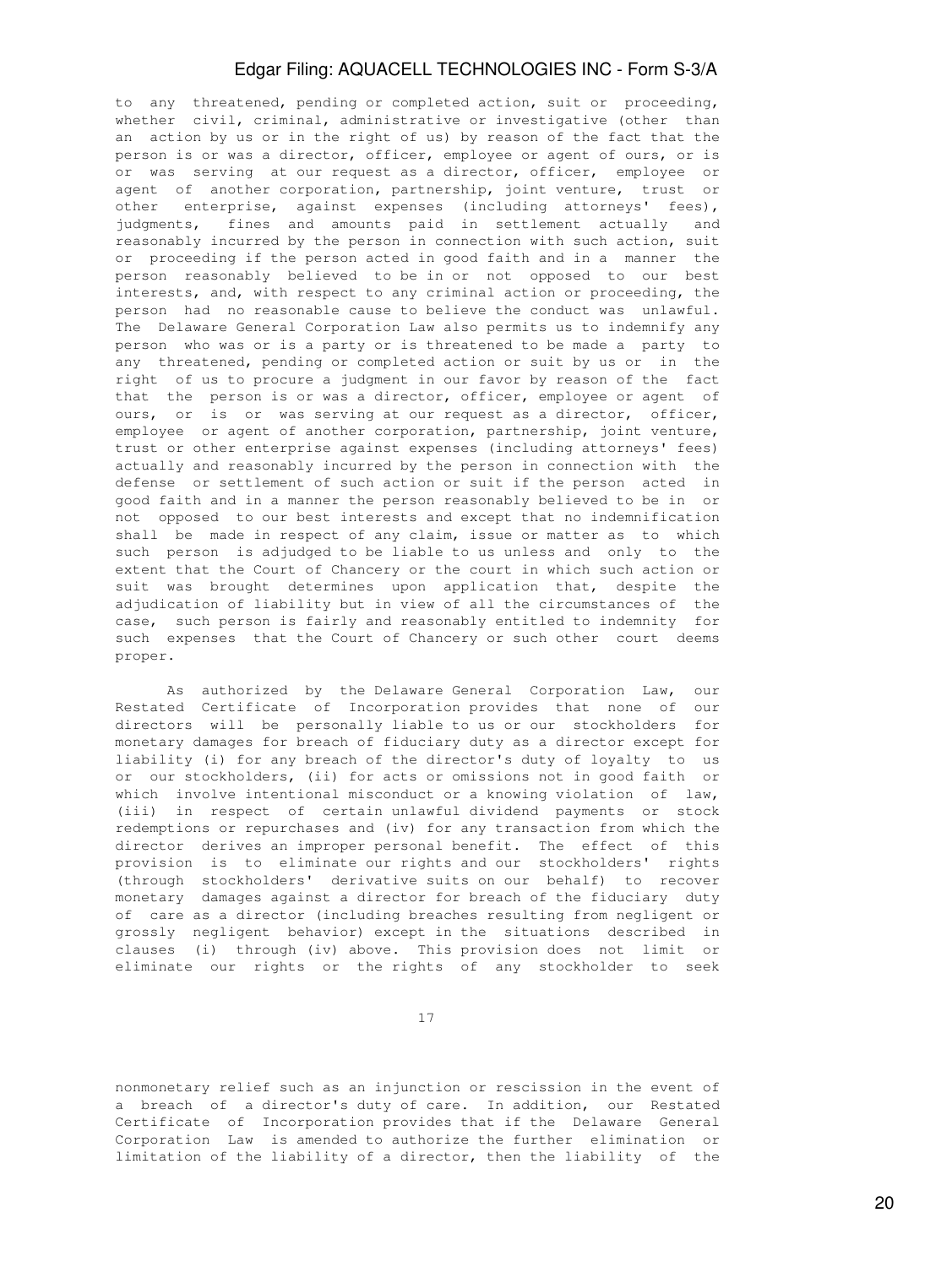directors shall be eliminated or limited to the fullest extent permitted by the Delaware General Corporation Law, as so amended.

 Insofar as indemnification for liabilities arising under the Securities Act of 1933 may be permitted for directors, officers and controlling persons of AquaCell pursuant to the foregoing provisions, or otherwise, we have been advised that in the opinion of the Securities and Exchange Commission, such indemnification is against public policy as expressed in the Securities Act of 1933 and is, therefore, unenforceable.

Item 16. Exhibits.

See Exhibit Index.

Item 17. Undertakings.

The undersigned Registrant hereby undertakes:

 (1) To file, during any period in which offers or sales are being made, a post-effective amendment to this Registration Statement:

 (i) To include any prospectus required by Section 10(a)(3) of the Securities Act of 1933.

 (ii) To reflect in the prospectus any facts or events arising after the effective date of the registration statement (or the most recent post-effective amendment thereof) which, individually or in the aggregate, represent a fundamental change in the information set forth in the registration statement. Notwithstanding the foregoing, any increase or decrease in volume of securities offered (if the total dollar value of securities offered would not exceed that which was registered) and any deviation from the low or high end of the estimated maximum offering range may be reflected in the form of the prospectus filed with the Commission pursuant to Rule 424(b) if, in the aggregate, the changes in volume and price represent no more than 20 percent change in the maximum aggregate offering price set forth in the "Calculation of Registration Fee" table in the effective registration statement.

 (iii) To include any material information with respect to the plan of distribution not previously disclosed in the registration statement or any material change to such information in the registration statement.

Provided, however, that paragraphs 1(a) and 1(b) do not apply if the Registration Statement is on Form S-3 or S-8 and the information required to be included in a post-effective amendment by those paragraphs is contained in periodic reports filed with or furnished to the Commission by the Company pursuant to Section 13 or Section 15(d) of the Exchange Act that are incorporated by reference in the Registration Statement.

 (2) That, for the purpose of determining any liability under the Securities Act of 1933, each such post-effective amendment shall be deemed to be a new registration statement relating to the securities offered therein, and the offering of such securities at that time shall be deemed to be the initial bona fide offering thereof.

 (3) To remove from registration by means of a post-effective amendment any of the securities being registered which remain unsold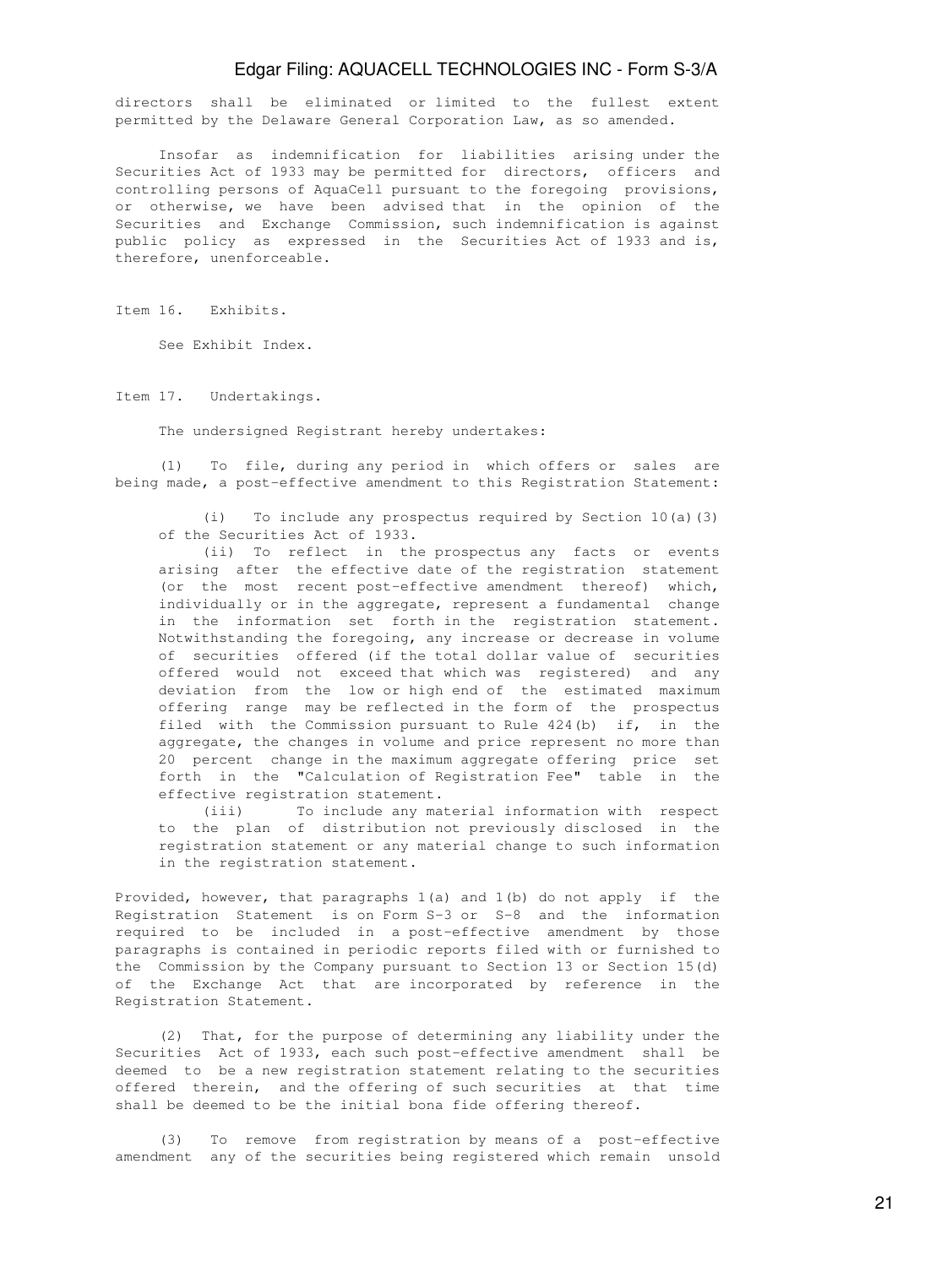at the termination of the offering.

 (4) That, for purposes of determining any liability under the Securities Act, each filing of the registrant's annual report pursuant to Section 13(a) or 15(d) of the Exchange Act that is incorporated by reference in the Registration Statement shall be deemed to be a new registration statement relating to the securities offered therein, and the offering of such securities at that time shall be deemed to be the initial bona fide offering thereof.

18

 (5) Insofar as indemnification for liabilities arising under the Securities Act of 1933 may be permitted to directors, officers and controlling persons of the registrant pursuant to Item 15 of this registration statement, or otherwise, the registrant has been advised that in the opinion of the Securities and Exchange Commission such indemnification is against public policy as expressed in the Act and is, therefore, unenforceable. In the event that a claim for indemnification against such liabilities (other than the payment by the registrant of expenses incurred or paid by a director, officer or controlling person of the registrant in the successful defense of any action, suit or proceeding) is asserted by such director, officer or controlling person in connection with the securities being registered, the registrant will, unless in the opinion of its counsel the matter has been settled by controlling precedent, submit to a court of appropriate jurisdiction the question whether such indemnification by it is against public policy as expressed in the Act and will be governed by the final adjudication of such issue.

#### SIGNATURES

 Pursuant to the requirements of the Securities Act of 1933, the registrant hereby certifies that it has reasonable grounds to believe that it meets all of the requirements for filing on Form S-3 and has duly caused this Registration Statement to be signed on its behalf by the undersigned, thereunto duly authorized, in the City of Rancho Cucamonga, State of California on July 8, 2005.

AQUACELL TECHNOLOGIES, INC.

 By: /s/ James C. Witham ------------------------------- Name: James C. Witham Title: Chief Executive Officer

 Pursuant to the requirements of the Securities Act of 1933, this Registration Statement has been signed by the following persons in the capacities indicated on July 8, 2005.

| Signatures                             | Title                                                                                              | Date         |
|----------------------------------------|----------------------------------------------------------------------------------------------------|--------------|
|                                        |                                                                                                    |              |
| /s/ James C. Witham<br>James C. Witham | Chairman of the Board of Directors<br>and Chief Executive Officer<br>(Principal Executive Officer) | July 8, 2005 |